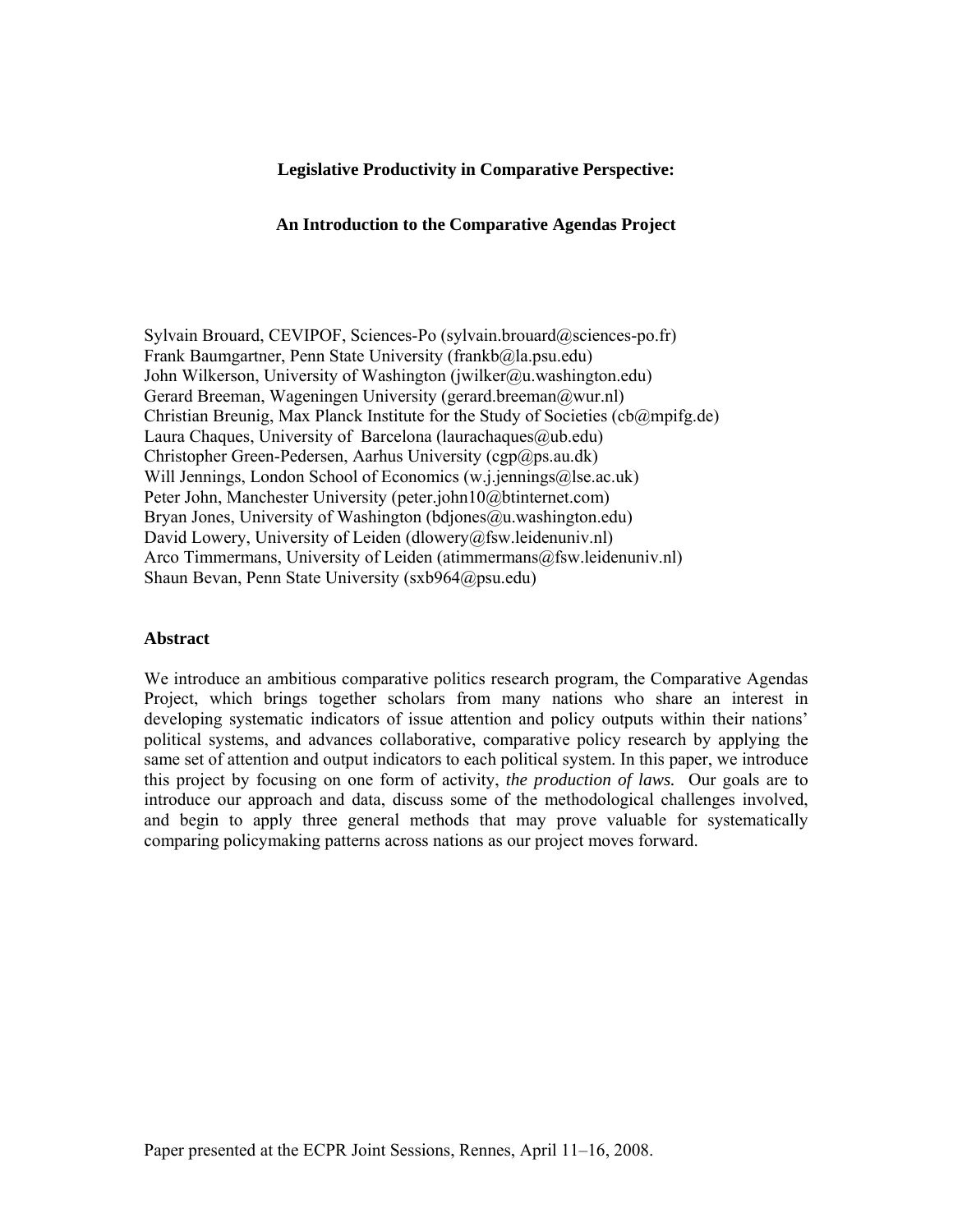### **Introduction**

In this paper, we introduce an ambitious comparative politics research program. The Comparative Agendas Project has two main purposes. The first is to bring together scholars from many nations who share an interest in developing systematic indicators of issue attention and policy outputs within their nations' political systems. The second is to advance collaborative, comparative policy research by applying the same set of attention and output indicators to every political system. Constructing a policy topic system that effectively captures changing issue attention within a country over many years is challenging enough. The Comparative Agendas Project seeks to develop a single topic system that effectively captures the range of issues addressed across most advanced industrialized democracies.

For the first time, scholars will be able reliably to compare the attention that one country's government devotes to an issue to the attention that issue receives in other countries. Existing studies have dealt with issues in terms of 'policy distance', using theories of party competition and spatial models with median legislators. The main focus was to predict government composition, payoffs and general government performance. These studies have analyzed party manifestoes and government programmes as well as government output comparatively (Budge et al 1987; Keman and Budge 1990; Laver and Budge 1992; Klingemann et al 1994; Laver et al 2003; McDonald and Budge 2005).

In our approach, the analytical emphasis is on which issues are addressed – at different points in time, some issues win the attention battle and others lose. We seek to analyze policy agendas all through the policy production cycle, from multiple sources of input to government output. This measure of activity can then be used to test longstanding questions about agenda setting, institutional design, and policy diffusion, among others.

The starting point is the Policy Agendas Project originally developed by Baumgartner and Jones for the U.S. (www.policyagendas.org). This system assigns a single label to each event at two levels of discrimination for a total of 19 major topics and 224 subtopics. In the U.S., this topic coding system has been applied to legislative, judicial, executive, and media activities from the Second World War to the present, encompassing nearly one million events in all. Other individual country projects such as that of Denmark are also now well developed and are generating papers and publications that shed new light on the evolution of politics within particular countries, as well as allowing for the study of broader political science questions (John & Margetts, 2003; Breunig, Green-Pedersen & Mortensen, 2005; Baumgartner, Green-Pedersen, and Jones 2006).

This paper uses this new system to compare issue attention across six countries. We focus on just one form of activity, *the production of laws*, during a limited time period, 1990-2003. The so-called law agenda is defined as the set of issues upon which statutes are enacted; it consists of a database of all laws, consistently coded by topic. Our goal is to introduce our approach and preliminary data and begin investigating some of the comparative questions that these data generate, discuss methodological challenges and introduce three methods for comparing policymaking patterns across countries. We discuss preliminary findings and relate them to institutional and other variables that may help explaining observed patterns across countries. As the data collection processes that we describe are still very much in progress, we refrain at this point from reaching any strong conclusions and formal theory testing, though as our progress progresses we expect to be able to be much more certain on many points. As we will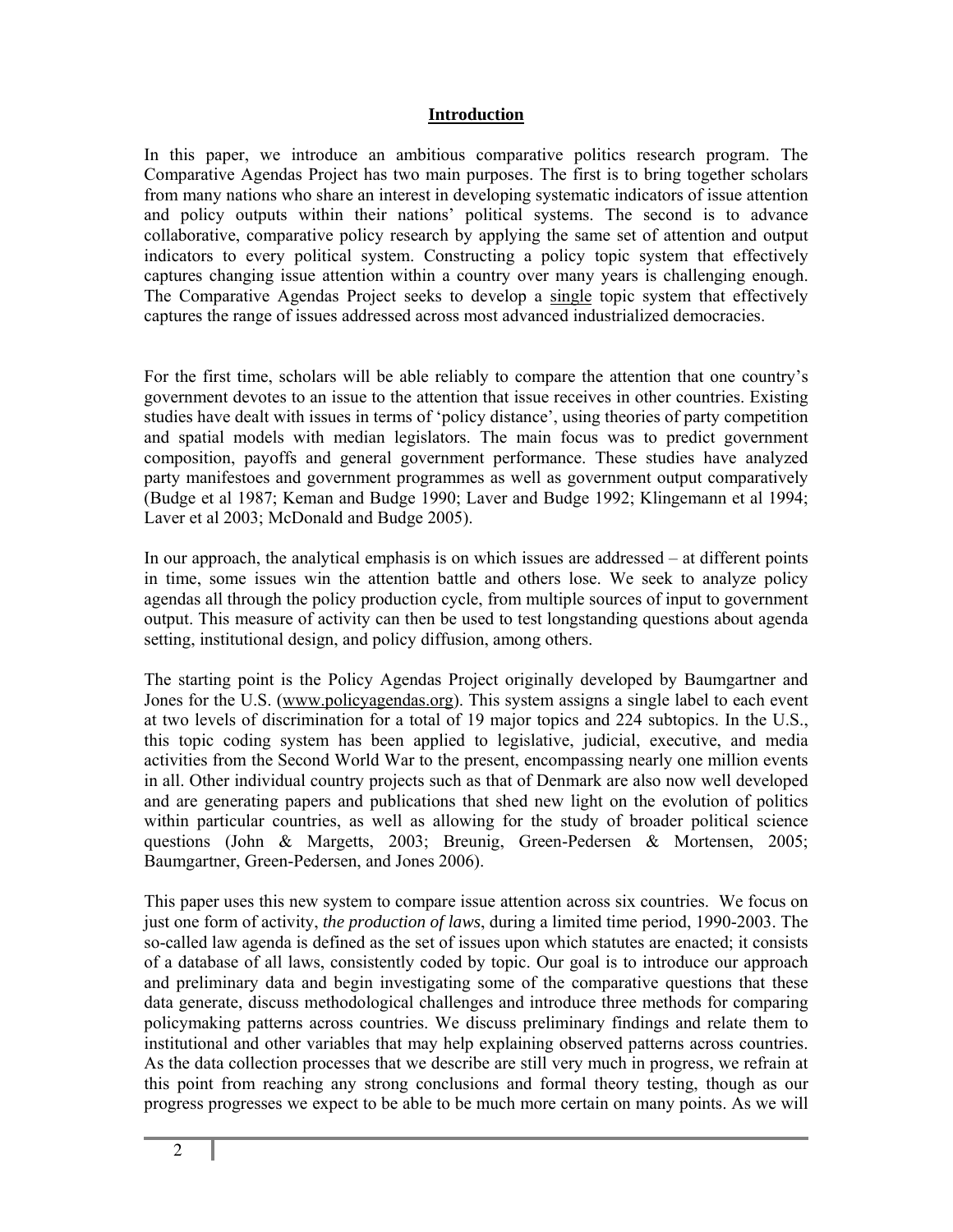show, before we use our data to support strong conclusions about comparative policymaking processes, we need both to cover more years but also to assess the degree to which seemingly similar processes really are comparable in each system.

It is worth stressing from the outset how a policy agenda-setting view on political institutions differs from the perspective of traditional legislative studies. From the latter perspective, institutions structure decision making process, for instance by creating veto-players (Tsebelis 2002; Döring 1995). From this perspective, a check and balance system like the US one will often by characterized by gridlock and policy stalemate. From an agenda-setting perspective political institutions are also opportunity structures. They constitute different venues which political actors can use to generate attention and thus policy change (Baumgartner & Jones 1993). Thus, a political system like the US one is also sometimes characterized by rapid policy change. It is exactly this mixture of stability and change that a policy agenda-setting, unlike a traditional legislative approach can explain. In fact, because of the different approaches in the diverse research traditions, many questions are completely unexplored. We hope with our new data tools to begin exploring the policymaking implications of various institutional design features of Parliamentary government from a new perspective.

### **Studying Government Issue Agendas**

The central question driving the Comparative Agendas Project is this: *How can we study the changing policy priorities of different governments in a comparable way?* 

Addressing this central question requires a policy topic classification system with several characteristics. It must be *comprehensive*, capturing the full span of issues addressed across many countries. To allow for the study of changes in attention to different issues, the topics must also be *discriminating* and *mutually exclusive.* Finally, this topic system must also be *applied reliably* across time and from country to country. Otherwise, it would not be possible to know whether variations from one year to the next were caused by changes in the agenda or changes in how events were assigned to different topics.

Elsewhere, some of us have written about why coding systems based on keyword searches, or many off-the-shelf indexing systems, cannot be used to reliably study policy attention across time (Baumgartner, Jones and Wilkerson 2002). In the Comparative Agendas Project, we meet the above requirements by relying on trained human annotators who assign each event to one (and only one) topic, based on a general set of coding guidelines. Every event of government finds a place in our topic system (it is comprehensive) and each event finds a place in just one of these categories (it is discriminating and mutually exclusive). And we pay careful attention to ensuring that coders follow the same rules, and that the rules are applied across the entire historical period studied (therefore it is reliable). Table 1 lists the 19 major topic areas used.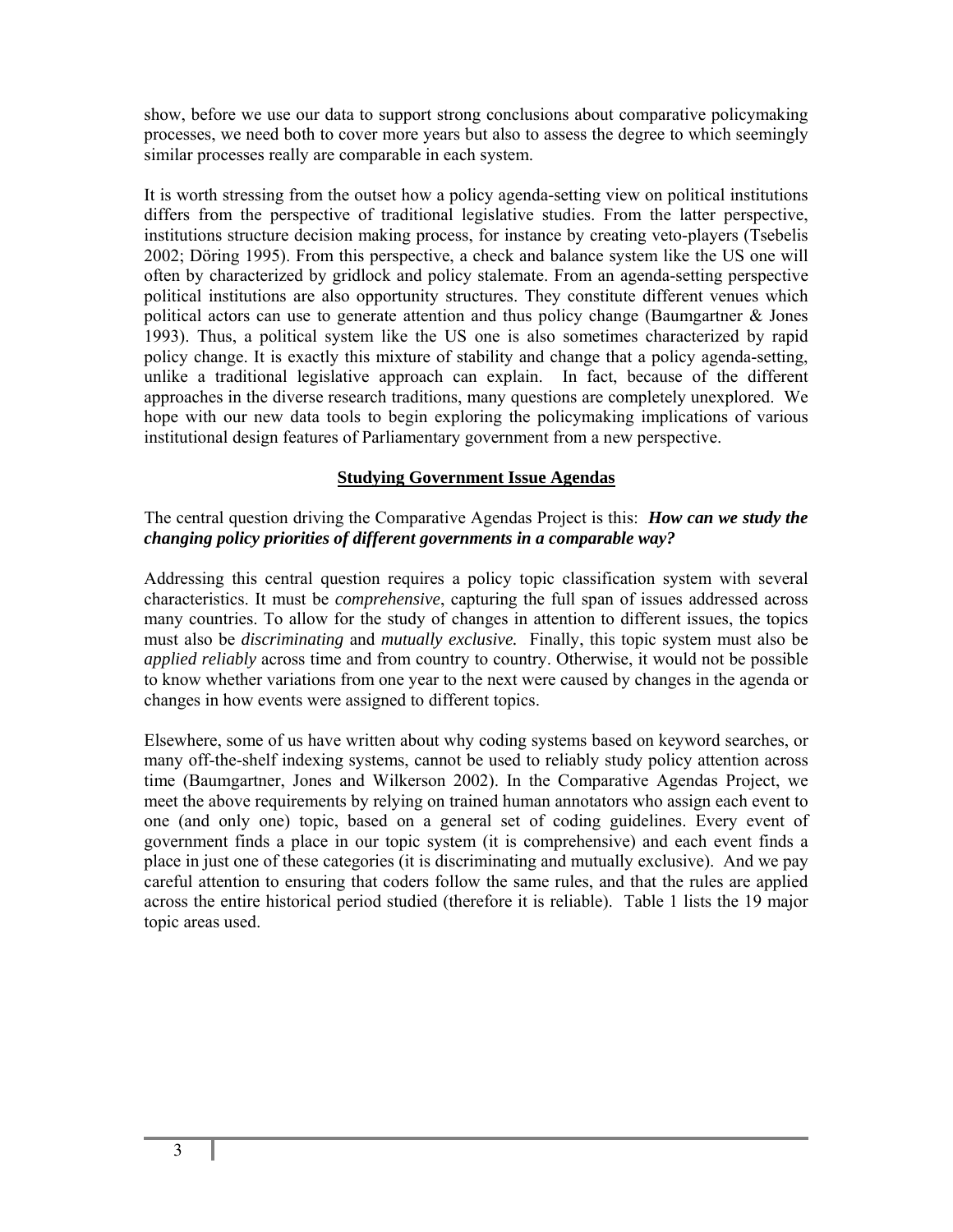*Table 1. Major Topics of the Comparative Agendas Project* 

1 Macroeconomics 2 Civil Rights, Minority Issues, Civil Liberties 3 Health 4 Agriculture 5 Labor, Employment, and Immigration 6 Education 7 Environment 8 Energy 10 Transportation 12 Law, Crime, and Family Issues 13 Social Welfare 14 Community Development and Housing Issues 15 Banking, Finance, Domestic Commerce 16 Defense 17 Space, Science, Technology, Communications 18 Foreign Trade 19 International Affairs and Foreign Aid 20 Government Operations

21 Public Lands and Water Management

How well does a single coding system work for different countries? The short answer is – quite well. The system was first developed, of course, for the U.S., so its application in other systems was not obvious. This was first attempted in Denmark, where a limited number of adjustments were required. For example, there is no subtopic for 'fishing industry' in the U.S. and the Danish team deemed this to be sufficiently important industry to warrant its own subtopic. Other country teams in Europe have tended to adopt the changes developed for Denmark, along with a few of their own relatively minor adjustments. For general comparative investigations at the major topic level, the system seems well suited for immediate application. In fact, across the more detailed 224 subtopics, the vast majority apply seamlessly across countries. Water pollution abatement, interest rates, unemployment, alcohol abuse, building highways, housing, and poverty reduction are examples where there are typically few problems in establishing even relatively specific topic classifications that are applicable in all countries so far investigated. However, less than 10 percent of the subtopics so far examined require some local adjustments, as in the fishing industry example mentioned above. Other examples of distinct national approaches include state relations with organized religion, the direct provision of health care and welfare services v. insurance regulation, questions dealing with exceptionally governed territories such as national capitals or autonomous regions, national-specific priorities such as Northern Ireland or the Basque area, international relations where different countries have more interaction with certain regions, or with the European Union, than others, and immigration and citizenship issues. In these areas we are working towards a system that will give us a nationally based system of classification that is also useful in comparative perspective. In any case, for this paper we limit ourselves to the 19 major topics and at this level of aggregation there are few problems of comparability.

## **An Example: The Production of Laws**

Each country project is at a different stage. The U.S. and Danish projects are the most fully developed, having coded hundreds of thousands of government activities for topic, and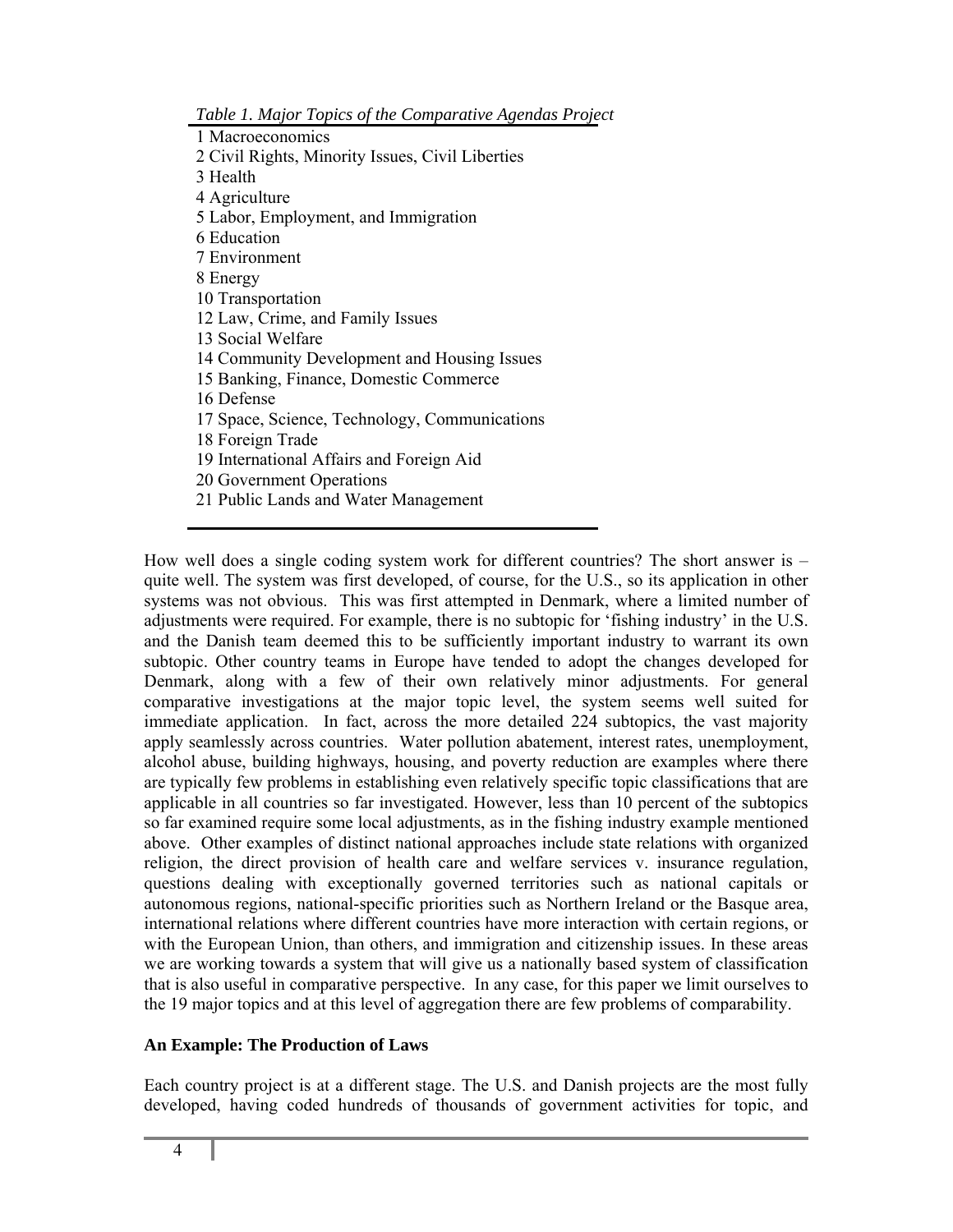including many different types of government actions. For this paper, we asked each country team to focus its coding efforts on a common activity so that we might initiate our first fully comparative study. Thus, the results presented in this paper are based on the law agendas of 6 countries over approximately 14 years (table 2).

|            | Table 2. Number of Laws by Country, 1990-2003 |
|------------|-----------------------------------------------|
| Country    | <b>Total number of laws</b>                   |
| <b>USA</b> | 3,346                                         |
| France     | 1,273                                         |
| UK         | 698                                           |
| Spain      | 871                                           |
| NL         | 2,260                                         |
| DK         | 2,986                                         |

Each team has coded their country's laws (based on title or description) according to the Policy Agendas topic system. Figure 1 shows the allocation of attention in each country across the 19 topic areas, consistently defined.

### Figure 1 here

Figure 1 presents the topics of laws between 1990 and 2003 in our 6 countries. At the first glance, some outliers appear. First, the international affairs are clearly over-represented in the French law agenda. Despite the presidential power in this area, the Parliament has to ratify international agreements and dedicates a substantial part of its law agenda (38%) to this task. Second, the part of the US law agenda devoted to « Government Operation » (26%) and « Public Lands and Water Management » (21%) departs from the other countries of our sample. Third, Spain (18%), Denmark (14%) and UK (14%) give more place to the « Macroeconomic Policy » topics in their law agenda than any other countries. Finally, « Labor » in Denmark and « Security and Justice » in UK and at a lesser level in Netherlands and Spain seems to reach highest level in the comparative distribution of attention amongst the law agendas. The content of the law agenda varies across countries but also substantially over time in each country. Most importantly, the data show that parliamentary effort is different by topic area. Some of these are true differences in priorities, whereas others may be related to the different tasks that parliamentary systems take on, as is seen by the large percentage of US laws devoted to relatively routine government operations matters; in other countries these may be left to executive branch discretion.

#### Figure 2 here

Figure 2 shows the allocation of attention over time in each country across the 19 topic areas, consistently defined. Each part of Figure 2 shows the same information, consistently formatted, for each country. Reading from the bottom of any Figure to the top, the topic areas are presented in the order listed in Table 1. Glancing at Part A, for example, it is clear that the US Congress allocates tremendous proportion of its law-making effort towards the two topics listed at the top of the Figure, Public Lands and Water Management, and Government Operations. In some years these two categories alone account for over half of legislative actions, in fact. In any case, a first look at the law-making agendas of six countries shows that attention can be allocated to different issues in different countries, that it may be volatile or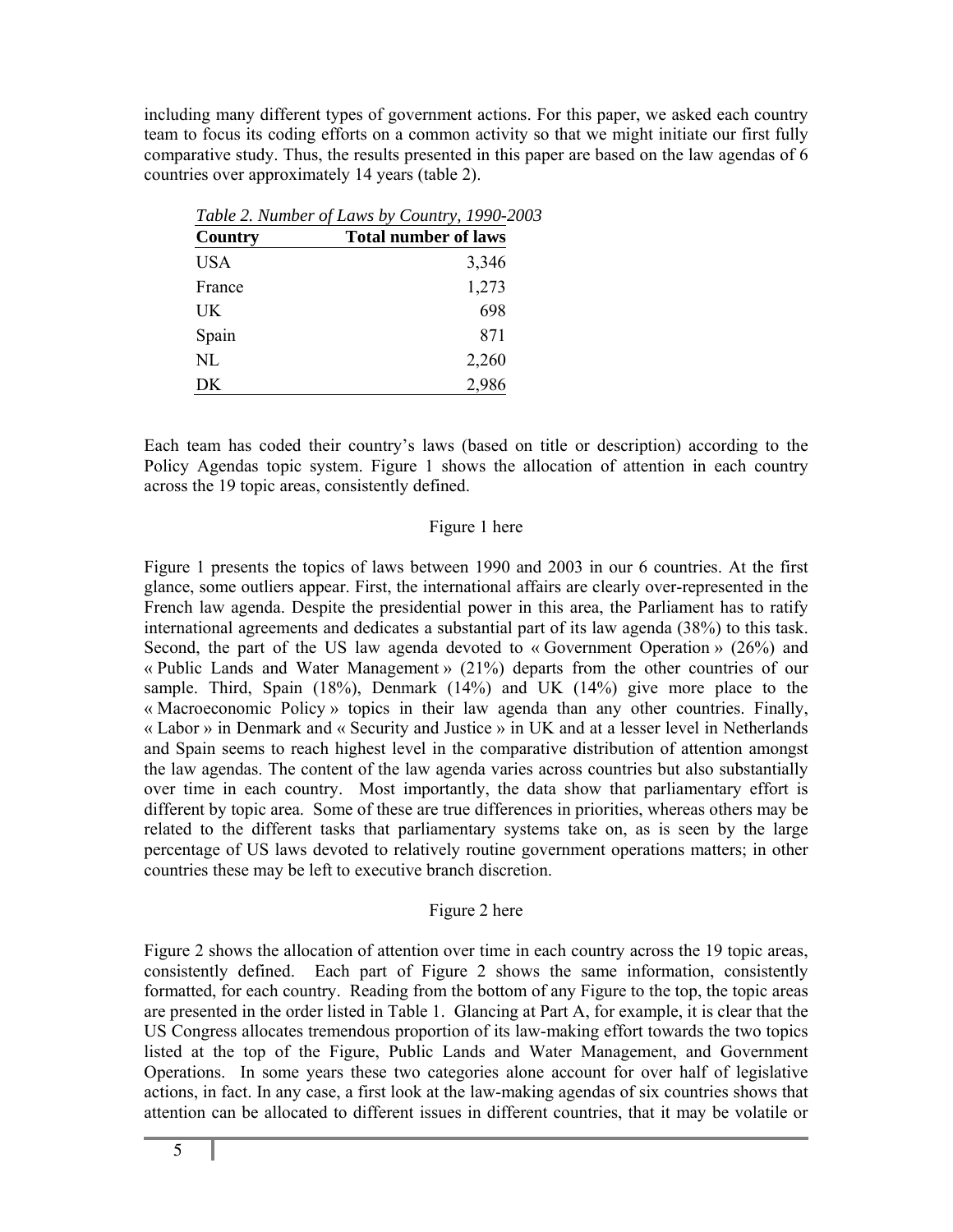consistent over time, and that there are indeed important differences across the six political systems studied here. The figure about France, for example, shows a clear increasing pattern of the number of laws dedicated to international affairs between 1990 and 2003. In Spain, the proportion of laws about macro-economic policy dramatically varies from around 5% in 1999 to more than 30% in 1993. A similar variation may be distinguished about security  $\&$  justice in UK. Conversely, in Netherlands, the allocation of laws per topics seems to be more stable across time.

## **Are the laws of different countries comparable?**

The previous section introduces our project and provides some examples of the types of questions we are able to investigate for the first time. However, before we go too far in this direction, there are some methodological issues to consider that apply equally to any project attempting to compare similar activities across systems.

Suppose that we discovered that 15% of all French laws focused on defense issues, compared to just 6% of all laws in the U.S. Would it be appropriate to conclude that France devotes more lawmaking attention to defense issues than the U.S.? The assumption that 'percentage of laws' equals 'percentage of attention' may be problematic for a number of reasons. Within a single country, laws may vary in importance. For example, in the U.S., the public hears about important laws such as the U.S.A. Patriot Act. But many of the laws passed every year do much less important things such as naming buildings, or transferring small pieces of land from the federal to state or local governments. Thus, failing to control for a law's importance may lead to different conclusions about government priorities. In some countries such things are done by law, but in others they may be done by executive order or decree. Spain, for example, includes many types of laws: organic laws, which require a super-majority, ordinary laws, decree laws, and legislative decrees. All countries include annual budget laws, but these may be in a single Act or they may be divided into separate laws by policy sector. In sum, we know that not all laws are equal, but in different countries this variability is greater than in others.

The same concerns apply to a comparative investigation of laws. If the U.S. tends to pass just one or two 'omnibus' defense laws every year, while France tends to divide its defense agenda into many more smaller laws, then it might be a mistake to conclude that the greater number of laws passed in France indicates greater attention.

The procedures by which laws are passed also vary across systems and these differences may have consequences for the validity of cross national comparisons. In the U.S., for example, 70% of all laws pass in the second year of each two year Congress. The resulting pattern is a very predictable (dramatic) increase in issue attention every second year, followed by a very predictable (dramatic) decline. In a comparative study, the same institutionally driven ebb and flow might appear to indicate that issue attention in the U.S. is more variable than in other countries. Figure 3 shows the number of laws passed in each country over the period of this study. While the US data show a saw-tooth pattern associated with the rhythm of a two-year election cycle, and France also shows clear peaks that come and go within one or two years, the other countries show different patterns that often involve more years in ups and downs in law production. Further, the absolute numbers are strikingly different, as can be seen by noting the widely varying scales of the different figures.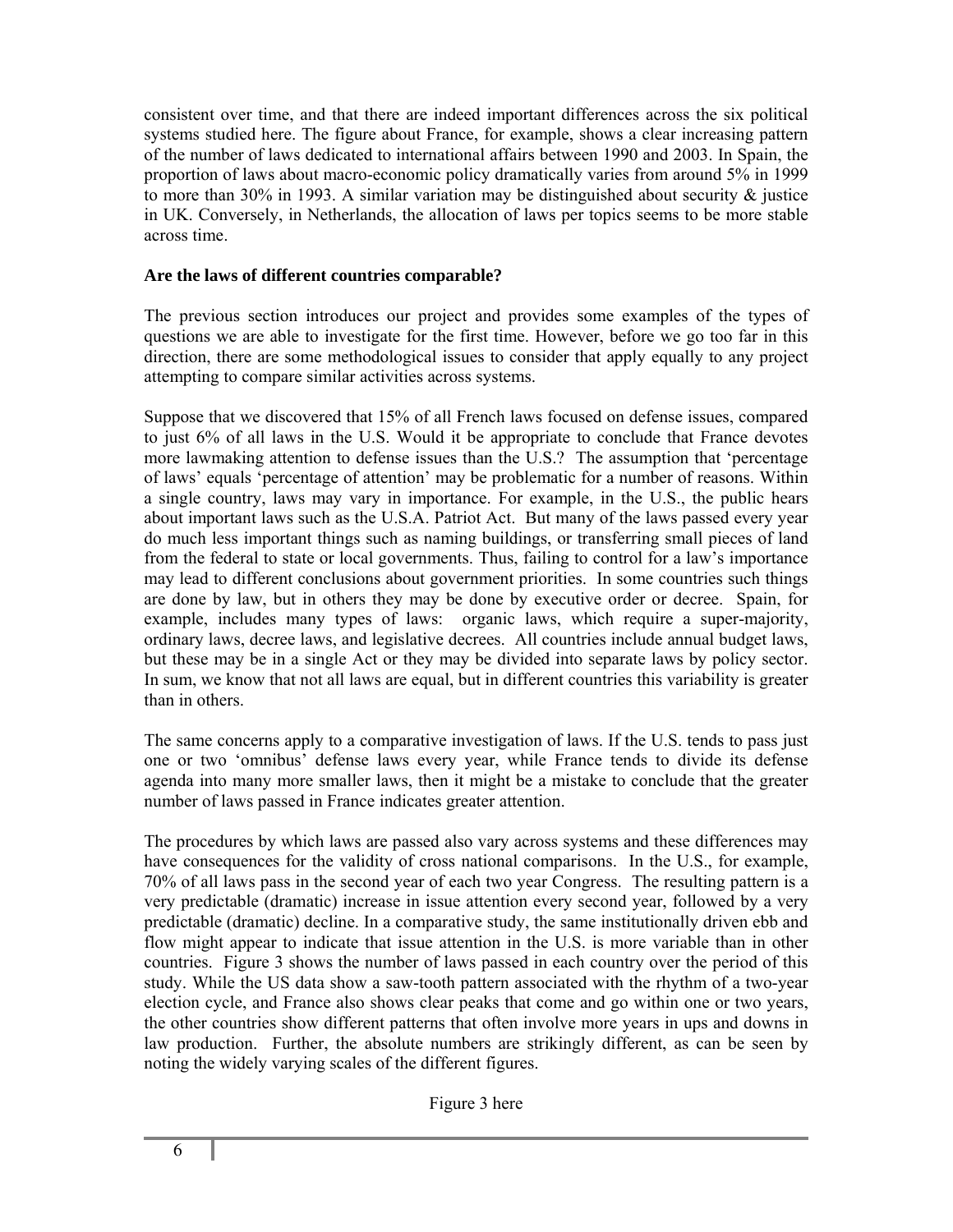In sum, there is reason to be cautious in interpreting any analyses based on simple counts of laws. On the other hand, without a comprehensive assessment of legislative activity in a range of countries, we know little about how these processes differ. In itself, it is worth knowing the issue content of the law agendas: on what topics are the laws adopted and how often? And, of course, scholars *do* compare dissimilar legislative processes whenever they compare laws across countries. One of the most important goals of the Comparative Policy Agendas Project is therefore to establish comprehensive and comparable databases so that we can make reasoned decisions about exactly how to compare legislative activities across countries, from topic to topic, and over time. In this empirically oriented work, we of course do take institutional variation into account, not only to build datasets that are as comparable as possible, but also to explain differences in patterns of legislative attention. We discuss institutional and other explanatory variables relevant to law production further below, we now first turn to the ways in which issue attention across countries may be assessed empirically.

## **Comparing Issue Agendas across Nations**

## **Method 1. Assessing Issue Attention Correspondence through Correlations**

How similar are the policy agendas of countries? This question is not easy to answer by visually comparing graphs such as Figures 1 and 2 above. Statistically, we can ask whether the attention that a country gives to each topic over time is correlated with what occurs in other countries. Such investigation may be focused on comparing two countries, but in a study of more than two countries, we might also be interested in knowing whether some countries' agendas are more similar than others. For example, is issue attention in Denmark and the Netherlands more similar than issue attention in France and the U.S.?

Figure 4 shows an example of looking at a single issue over time, presenting in order the percentage of laws on the topics of health, environment, energy, and defense.

#### Figure 4 here

Looking over longer periods as we plan to do will certainly reveal the arrival of new issues on the agendas of parliaments across many western countries. In the meantime, even the relatively short time-series presented in this paper can reveal significant differences in the proportion of attention that different issues garner in each country.

We can also look at the correlations across countries in attention to specific issues. Table 3 shows the correlations among the percentage of laws over time in each country for the series presented in Figure 3, as well as the overall correlation across all 19 topics of attention. If there are international patterns of diffusion, or if one country's legislature or political agenda is closely linked to that of another, such correlations should be substantial.

#### Table 3 here

Table 3 shows that there are a few instances where the legislative agendas of some of the countries in our sample are related to others, but on average the correlations are low. Similarly, we can see that some countries are more closely linked to certain partners than they are to others. Such analyses may be a useful way of looking, systematically and across all policy topics, to investigate patterns of diffusion of policy attention. Variation may be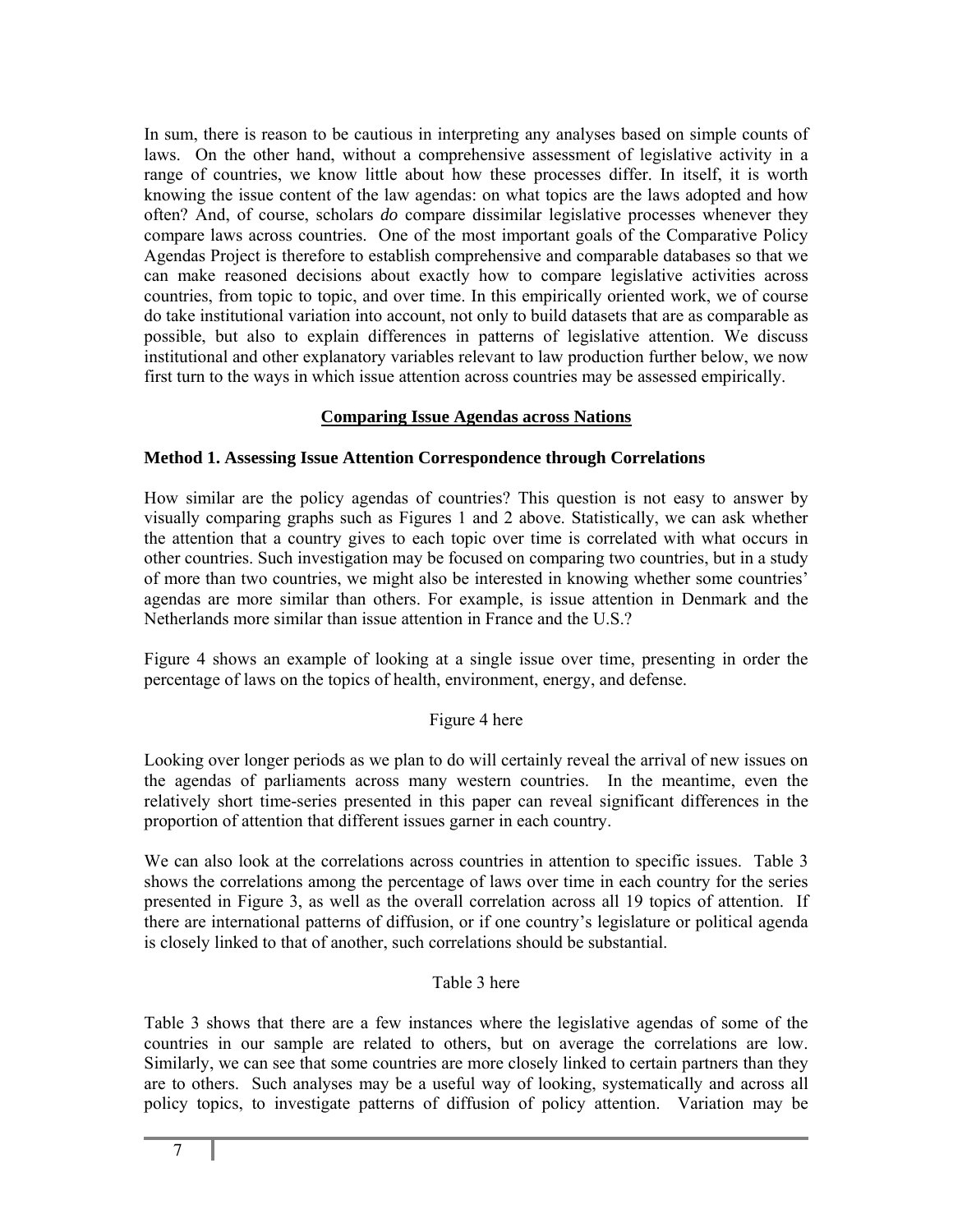significant from issue to issue, as some topics may more closely follow common patterns of attention (in response, for example, to international events), whereas others may be more idiosyncratic (Chaques et al. 2008). Of course, the development of the European Union suggests the hypothesis that the legislative agendas of the member states may have become more highly connected over recent decades. With a longer time series, we would expect to test such a hypothesis directly. Of course, the other set of patterns that we can observe is the degree to which a particular country is tightly linked to others or is relatively autonomous in setting its policy agenda.

## **Method 2. Studying Agenda Complexity through Entropy**

Simple correlations allow us to begin to test similarities in overall policy focus. However we might also be interested in studying developments over time. For example, McCombs and Shaw (1972) have argued that societal developments such as education have increased the complexity of the public agenda, which should also be reflected in increasingly complex governmental agendas. Although this is a general argument about developments in advanced democracies, it has not been tested comparatively.

One way to begin to explore this question is to ask whether the range of subjects being addressed in each country of this study has become more fragmented over time. Entropy is a measure of competition among issues. It gives information about the degree of fragmentation of the agenda over time. Formally, entropy (H) is defined as

*H*=Σ[*p*(*x<sub>i</sub>*) log(*p*(*x<sub>i</sub>*))]≡−Σ[*p*(*x<sub>i</sub>*) log(*p*(*x<sub>i</sub>*))],

where  $x_i$  represents an issue, and  $p(x_i)$  is the proportion of total attention the issue receives in a given time period. The higher the entropy scores the more fragmentation of the agenda. If all the attention were concentrated in just a single topic area, then H would be equal to zero. The maximum entropy value would be in the case where attention was evenly divided across all policy topics. As we have 19 topics, the maximum possible value of H in our case is 2.94  $(\log 19)^1$ 

Figure 5 shows the level of fragmentation of the policy agenda in each country over time, and Table 4 shows the correlations across the six countries on this value.

## Table 4 and Figure 5 here

Jones and Baumgartner (2005) showed how the US federal government grew increasingly diverse in its topics of attention across the post-war period, with particularly great increases in fragmentation occurring in the 1940s, 50s and 60s as the welfare state was established and a greater diversity of government activities consistently demanded congressional attention. Figure 5 suggests that by the 1990s this process was already complete and that there is no general trend toward increased fragmentation over time. Agendas may move in the direction of greater concentration or toward more fragmentation. Similarly, the degree of concentration of the agenda may be closely linked to what occurs in other countries, as Table 5 shows for several examples or it may move independently as the Table shows to be the case for the

l  $<sup>1</sup>$  An alternative measure, which gives similar results, is the Herfindahl index which is based</sup> on the sums of squares instead of the value times the log of the value as here. The Herfindahl is often used by economists to measure market share in industries.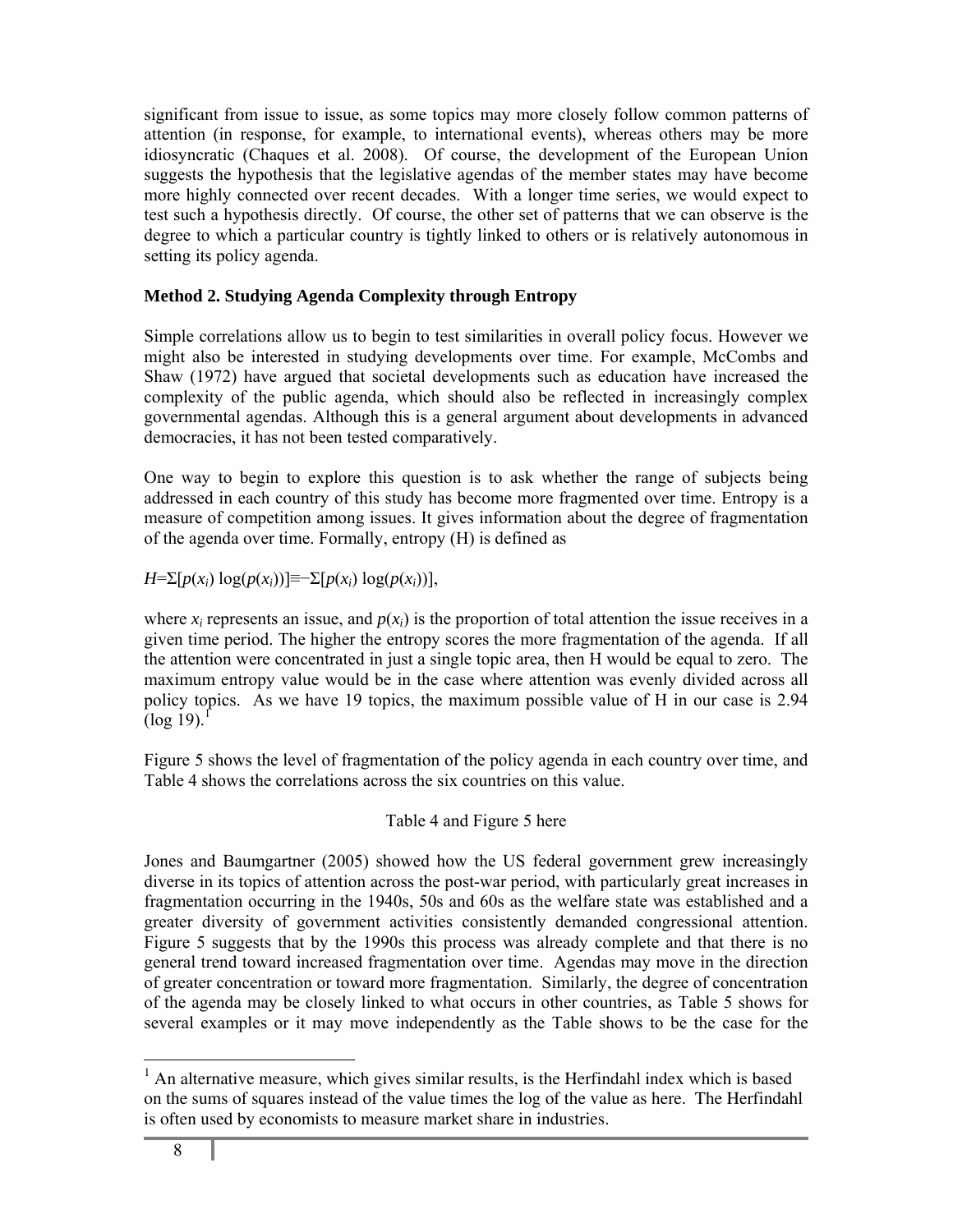Netherlands in particular. Some countries as Netherlands and Denmark also appear to be associated with specific levels of fragmentation across time.

#### Table 5 here

Another perspective on the same issue is to compute the level of policy fragmentation for each country. In this way we have a single indicator of the law-making agenda for each country. The table shows that France and the US have the most highly concentrated legislative agendas, reflecting high proportion of laws in only one or two topic areas in those countries as we saw in Figure 2. Conversely, Denmark and Netherlands have high levels of fragmentation, also consistent with the pattern shown in the Figure 2. The entropy score allows us to discriminate among countries by the diversity of the law agendas.

### **Method 3. Studying Issue Volatility through Kurtosis**

Earlier we asked the simple question of whether the issues emphasized in laws were similar across nations and time. The correlations indicated that this was generally the case, although there were differences among countries and almost certainly across issues as well (though we only explored this for four issues). Here we begin to investigate another important comparative research question that our dataset makes possible: the dynamics of attention change.

The General Punctuation Hypothesis put forward by Baumgartner & Jones (2005) in their study of the U.S. proposes that policymaking across a wide range of systems exhibits the same pattern: "extreme allegiance to the status quo coupled with great numbers of extreme outliers" (Baumgartner & Jones 2005, p.277-278). According to Baumgartner and Jones, "the interaction between the scarcity of attention and the operation of institutional rules" explains why attention to issues within governments is punctuated (Baumgartner & Jones 2005, p.278).

For both of these reasons we would expect to observe different patterns across political systems. In terms of attention scarcity, there appear to be fewer lawmaking opportunities in some countries. The number of laws passed over 14 years varies from less than 700 in the U.K. to more than 3,300 in the U.S. (see Table 2). *Institutional friction* refers to how decision-making procedures affect policy change. For example, the U.S. separation of powers system requires a broader consensus to implement a change in law than is true in many parliamentary systems, where governmental majorities formally or more informally establish a degree of legislative agenda control. How might we begin to explore empirically whether the dynamics of change in attention in lawmaking also varies across countries?

Baumgartner and Jones (2005) recommend kurtosis, a statistical score widely used to measure the properties of distributions. Moments characterize probability distributions. Commonly, political science research employs the first, second, or third moment of a distribution, which are the mean, variance, and skewness, respectively. Kurtosis is the fourth moment around the mean and assesses the "peakedness" of a distribution. The classic definition is:

$$
k = \frac{E(X - \mu)^4}{\left(E(X - \mu)^2\right)^2} = \frac{\mu_4}{\sigma^4},
$$

where *E* is the expectation operator,  $\mu$  is the mean,  $\mu$  is the fourth moment about the mean, and  $\sigma$  the standard deviation. The starting point for a kurtosis analysis is the normal distribution, which has a kurtosis value of 3. Kurtosis values above 3 indicate distributions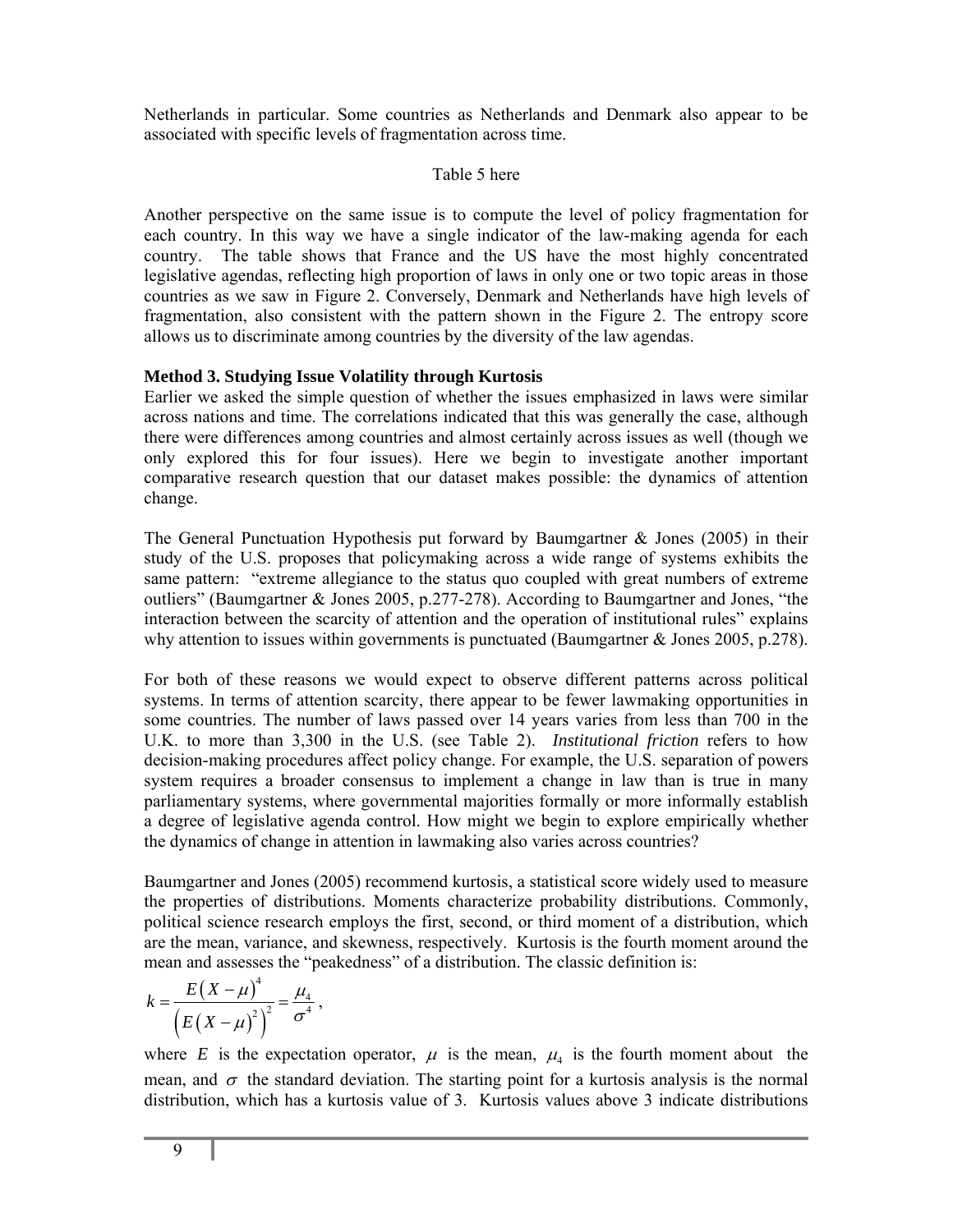that are more punctuated. That is, they possess more very small changes, fewer moderate changes, and more large changes than what is observed in a normal distribution. A distribution characterized by high peakedness, light shoulders and fat tails is *leptokurtic.*

Because kurtosis is sensitive to extreme values (Groneveld, 1998), we will also consider a second measure, L-Kurtosis, that is to be less sensitive to "extreme cases and reliably computed for a relatively small number of cases" (Breunig & Jones, 2007). L-kurtosis relies on the use of ordered statistics and is computed as the fourth L-moments of a distribution (Hosking 1990). L-moments are the expected values of linear combinations of order statistics  $X_{i:n}$  multiplied by scalar constants.

If  $F(x)$  is a distribution function of a random variable *X* and  $X_{1n} \le X_{2n} \le ... \le X_{nn}$  are the order statistics associated with the distribution *F*, then L-moments  $L_r(F)$ ,  $r=1,2,...$  are defined as

$$
L_r(F) = \frac{1}{r} \sum_{j=0}^{r-1} (-1)^j {r-1 \choose j} E(X_{r-j:r}).
$$

The fourth moment (L-kurtosis) is obtained by normalizing  $L_4(F)$  by  $L_2(F)$ . Thus, the L-

moment ratio  $\tau_4 = \frac{L_4(F)}{I_4(F)}$  $(F)$ 4 4  $\mathbf{2}$  $L_{\scriptscriptstyle 4}$  (  $F$  $L, (F$  $\tau_4 = \frac{24}{100}$  measures the kurtosis of a distribution. Given the L-Kurtosis of a

normal distribution is .123, values above .123 indicate punctuated activity for L-kurtosis. L-K scores vary between 0 and 1, where K values have no upper bound.

We are interested in kurtosis and l-kurtosis because they may allow us to test for differences in lawmaking patterns across countries. As mentioned, political systems characterized by greater institutional friction should exhibit greater resistance to policy change (higher kurtosis) and greater change when it occurs. Table 5 presents L-kurtosis results for the 6 countries. Compared to the normal distribution's L-kurtosis value of .123, every country's distribution is punctuated and some are more punctuated than others.

| Country      | JS    | FR    | <b>SP</b> | JK    | NL    | DK    |
|--------------|-------|-------|-----------|-------|-------|-------|
|              | 345   | 318   | 299       | 304   | 317   | 311   |
| <b>Start</b> | 1986  | 1986  | 1986      | 1986  | 1990  | 1986  |
| End          | 2004  | 2006  | 2006      | 2006  | 2007  | 2003  |
| L-Kurtosis   | 0.246 | 0.174 | 0.212     | 0.209 | 0.242 | 0.252 |

Table 6. Comparing the Kurtosis of Lawmaking

Table 6 makes clear that each country shows the pattern of high kurtosis indicative of friction and institutional costs that Jones and Baumgartner found for the US. Figure 5 shows similar data. The Figure shows the annual change in the *number* of laws on each policy topic. Figures based on the *percentage* of laws in each year underlie the results in Table 5. We use the *count-count* method in Figure 5 to show the robustness of the results and because the percentage calculations are heavily affected by cases with zero or very few laws in a given time period. Because of low base-values, the calculations of the percentage change is either impossible (if the base is zero) or highly unstable (if the percentage change is calculated off a very low base). These results suggest that the precise measurement of the degree of friction associated with each country's legislative process will require more analysis, as we have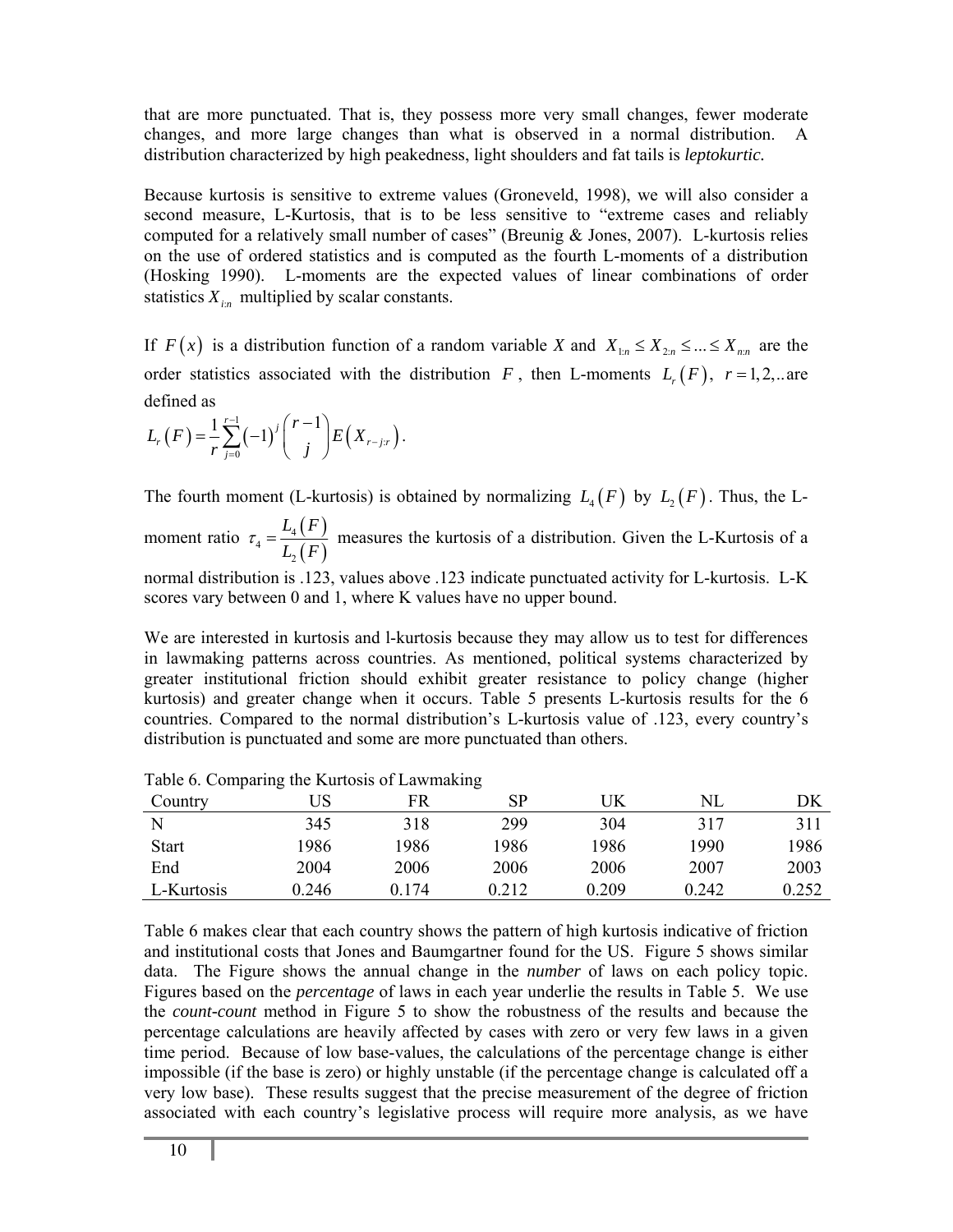found only limited robustness in our findings when we have looked at percentage-percentage calculations and have excluded or included cases with lower than a certain (low) threshold of laws per year.

## Figure 5 here

Figure 5 (and similar data, not shown for reasons of space, based on the percentagepercentage method) makes clear that the countries differ from each other, that all (with the possible exception of the United Kingdom) show high kurtosis values. Each country shows a high central peak in the distribution corresponding to the tendency to do in each year something similar to what it did in the previous year: pass approximately the same number of laws in a given issue-area as before. However, the wide tails of the distributions suggest that countries do indeed shift abruptly into new issue-areas (or out of established ones, as reflected in the large left-tails). More sensitive tests will be needed before we are confident enough in these findings to investigate systematically how different types of friction relate to institutional variables from the literature. We expect to study these issues systematically in the future. Another perspective will be to investigate the relationships between the relative size and fragmentation of the law agendas and the level of punctuation or friction associated with the processes.

Future research will also allow us to compare the kurtosis of law-making with other political activities like parliamentary questions. Jones et al. (2003) have shown how kurtosis increases down the policy process with from societal inputs like elections to policy output like budgets. Extending this question to other countries (cf. Breunig et al. 2007) will allow us to systematically investigate how differences in institutional rules affect policy process through the friction they create in policy processes. In other words, we can look not just at crossnational differences in law-making process, but also in similarities in law making process. Compared to other policy activities, law making process may be quite similar despite the differences in political institutions which have traditional been at the center of attention in legislative studies. Of course, many hypotheses about veto-players, bicameralism, executive agenda-control, party discipline, and the role of judicial actors suggest systematic variance in levels of friction across different parliamentary bodies, and we look forward to investigating these when we have a longer time series and after we revise our measures of friction to ensure that we have reliable indicators of it.

# **Discussion**

We have introduced the Comparative Agendas Project by conducting an initial comparative investigation of the *production of laws* in six countries over 14 years.Our goals were to introduce our approach and data, discuss some of the methodological challenges involved, introduce three general methods that may prove valuable for systematically comparing policymaking patterns, and indicate how institutional variables may play a part in explaining findings across nations as our project moves forward.

A country's law production is influenced by internal and external policy demands, and processes that affect how demands are translated into outputs. Each country has unique politics that affect its priorities. For example, the September  $11<sup>th</sup>$  2001 terrorist attacks dramatically shifted policymaking attention in the U.S. At the same time, many issues, such as health care developments, cut across national boundaries (Green-Pedersen and Wilkerson 2006). Institutional changes, such as the EU developments or NAFTA, should also affect the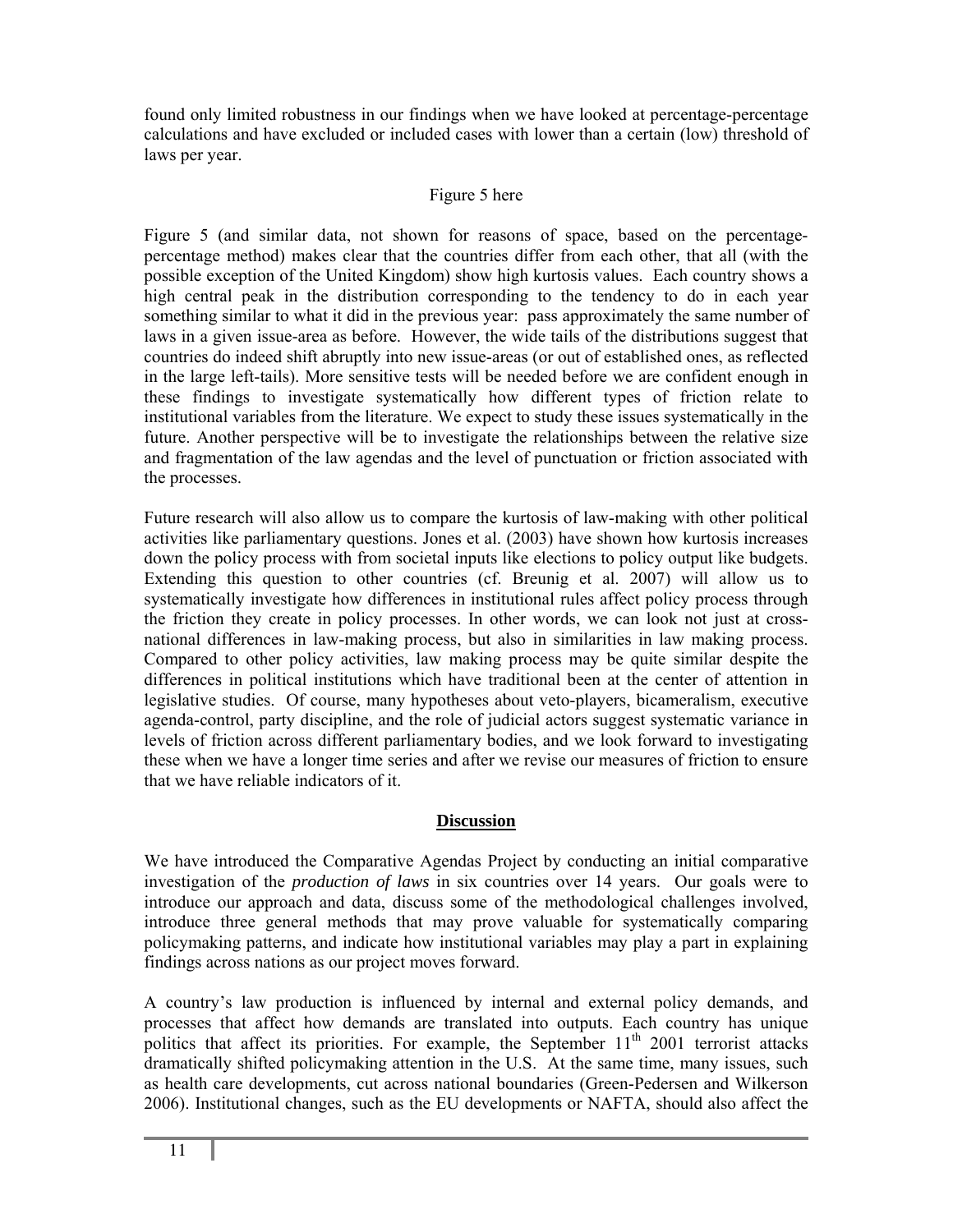agendas of multiple nations. Our preliminary results using new measures such entropy hint at how the effects of international developments of this kind on the internal politics of nations might be profitably studied.

We also introduced kurtosis as one possible method for comparing the effects of different political processes on policymaking. However, the use of such measures must proceed with care because each country's political process may also differ in ways that are not related to the question of interest (and that are not as problematic in a single country study). As discussed, a simple procedural difference such as the two year legislative cycle in the U.S. can create the impression of high issue volatility. Institutional arrangements can have such effects, and they may differ between countries.

While findings thus are preliminary, we found differences across the six countries. Some countries show significant issue correlations between them, others do not. In some countries, the level of entropy was higher than in other countries (as Figures 4 and 5 suggest). And though for each country our data suggest kurtosis in legislative attention change, also here the levels vary, as Table 6 makes clear. In our future work on law production and other types of policy agendas studied crossnationally we will consider variables that may help explain these differences.

The comparative politics literature based on historical institutionalism (Thelen et al. 1993; Weaver & Rockman 1993, etc.) or institutional rational choice (Tsebelis 2002) has tended to focus on conditions conducive to stability and preventing change, and compare these across countries. But given our preliminary finding that in six countries, changes in substantive law topics display a leptokurtic pattern associated with punctuation, we need a more dynamic account of processes of political agenda setting. Instead of explaining stability *or* change, initial findings from comparative longitudinal analysis strongly suggest we need to explain both. Systems may produce different levels of *friction*, not purely status-quo or change oriented policies.

This theoretical ambition requires that we move beyond approaches focusing on specific institutional design features, and instead consider the level of centralization or decentralization of different types of policy arenas. Further, we will consider, for these arenas, the nature of rules of the game that may either restrict or promote the development of policy initiatives. Such institutional rules pertaining to costs of decisions and transactions may be common features of several countries, but they also may be more idiosyncratic. The two year election cycle in the U.S. referred to above when presenting the saw-tooth pattern in the annual laws output is an example. In the same perspective, the frequency of alternation and their scope may be related to the level of punctuation in the law agendas. A characteristic of 'rationalized parliamentarism' in France (Huber 1996; Brouard 2008) is the executive mastering the parliamentary time table. Also rules of package voting in this country may prevent filibustering on the floor and create more possibilities to adjust attention over issues. In Britain, the Prime Minister is formally in charge of the parliamentary time table. In contrast, in Spain, the Netherlands, Denmark and the U.S., the legislature takes formal control of the legislative agenda, but these countries vary in their levels of decentralization. Formal time table control is decentralized in the Danish Parliament (Jensen 1995; Klemmensen 2008) as well as in the Netherlands (Timmermans 2008) and in the U.S., whereas in Spain, the Directive Board fixes the calendar of activities of Plenary and Committee meetings (Ajenjo & Molina 2008). These decentralized formal time table rules are institutional conditions increasing friction. They are likely to produce a temporary topic stability in the laws that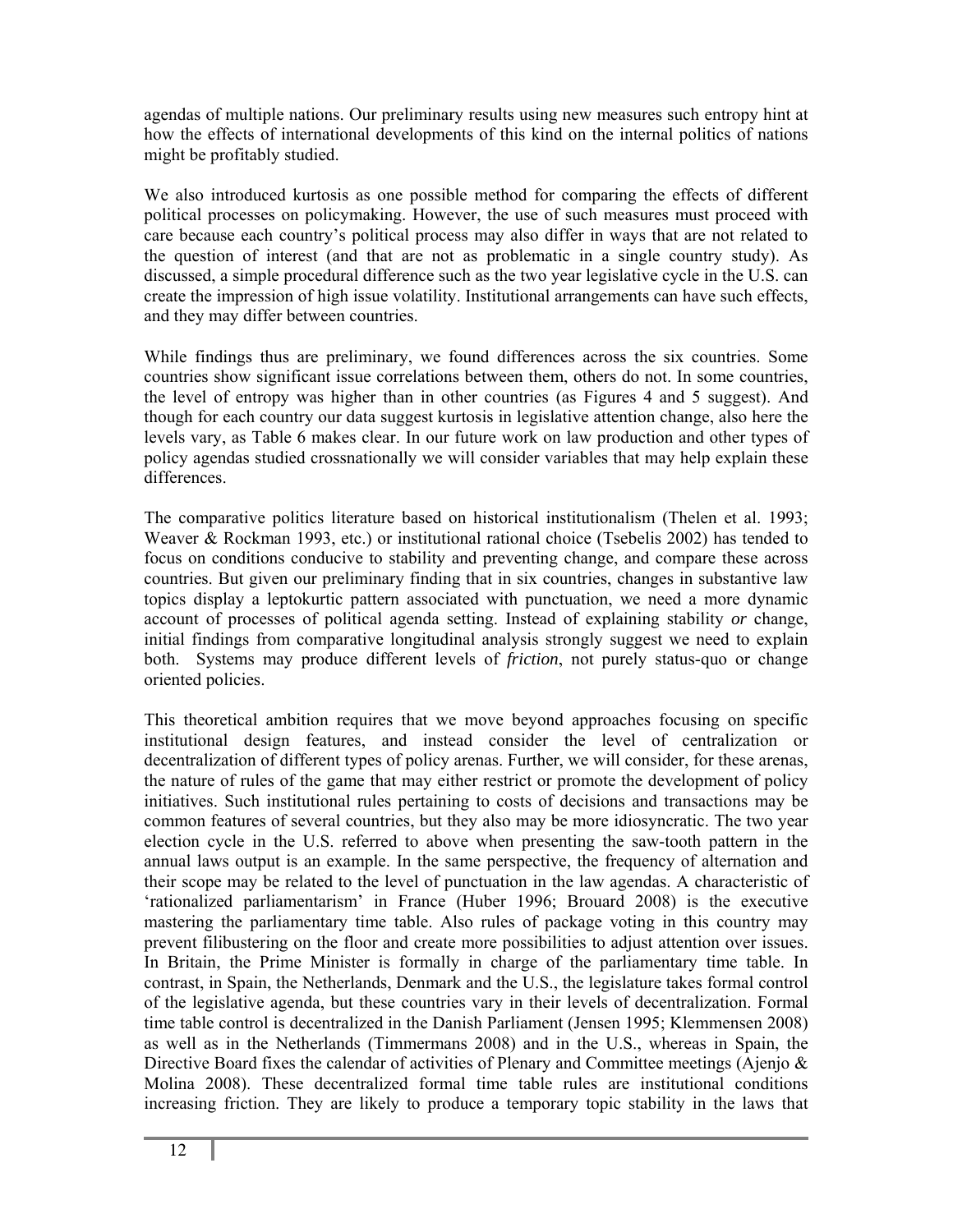emerge, interrupted by clear shifts in legislative attention. In contrast, time table control by the executive is an indicator of centralization, creates less friction, and thus facilitates swifter attention changes as cabinet ministers feel like altering the legislative agenda. These are some examples of the possible impact of institutional rules, and they seem connected to our findings in line with what would be expected.

But in the legislative game or in agenda setting more generally, not all is said and done with formal rules. Also informal rules have emerged that may increase or decrease friction in the advocacy of attention change. Rules of coalition governance for example are used multiparty systems, mostly in situations of majority government (the Netherlands, in France to some extent) but also in cases of minority government (Denmark) (Müller & Strøm, eds. 2000), and in Spain in situations when the government party had no majority. Policy agreements negotiated during government formation and discipline to secure enforcement of these agreements have become informal but important mechanisms in legislative activity. In the Netherlands, for example, coalition agreements contain key parts of the legislative agenda, set before the government is sworn in (Timmermans 2006). In Denmark, policy deals are made also on specific topics with opposition parties whose support is needed for a majority during the legislative term (Strøm 1990). Such agreements and enforcement mechanisms to secure discipline produce a rather inflexible legislative agenda. Another consequence of minority government or multiparty government is that the diverse agents involved in lawmaking push attention towards a higher level of issue variety (higher H-score). Heterogeneity of the legislative majority thus may increase complexity of the law agenda.

These mechanisms of containment and control have developed in order to cope with situations of partisan heterogeneity within the legislative majority. Difficulties in changing legislative attention associated with multi-partism are absent in cases of a single party majority government, where the legislative majority can react more directly to changes in political inputs. But this requires intraparty discipline: if a single party government is an arena of rival wings or factions, priorities for legislative attention may became as much a matter of partisan friction as in heterogenous coalitions. In the presidential system of the U.S., intraparty discipline increased since the beginning of the 1970s, but still it is relatively low compared to most parliamentary systems. In short, if partisan sources of friction do not exist between parties, they may still occur within them, and both retard changes in legislative attention.

The different factors discussed underscore that the complexity of the explanations of the politics of law attention. This complexity mirrors the two faces of responsiveness in contemporary political systems. Lawmaking may be an expression of responsiveness in two different ways: by changing its focus according to the relative saliency of different issues, or by allowing attention to a wide range of issues. Institutional and partisan conditions as mentioned above channel the choices – and trajectories that are more path dependent – for issue attention. One possible hypothesis we may examine in future work is that the factors inducing a decrease in friction also increase the concentration of the law agendas and vice versa; when change in attention is more difficult, political actors may resort to distributing attention more equally. From this perspective, attention allocation in lawmaking is a new and fruitful way of investigating the democratic dilemmas that many Western political systems are facing.

These theoretical possibilities require that we also expand our time frame in analyzing patterns of attention change. The preliminary results presented in this paper were limited by the short time frame of 15 years. In future studies where we ask questions that only can be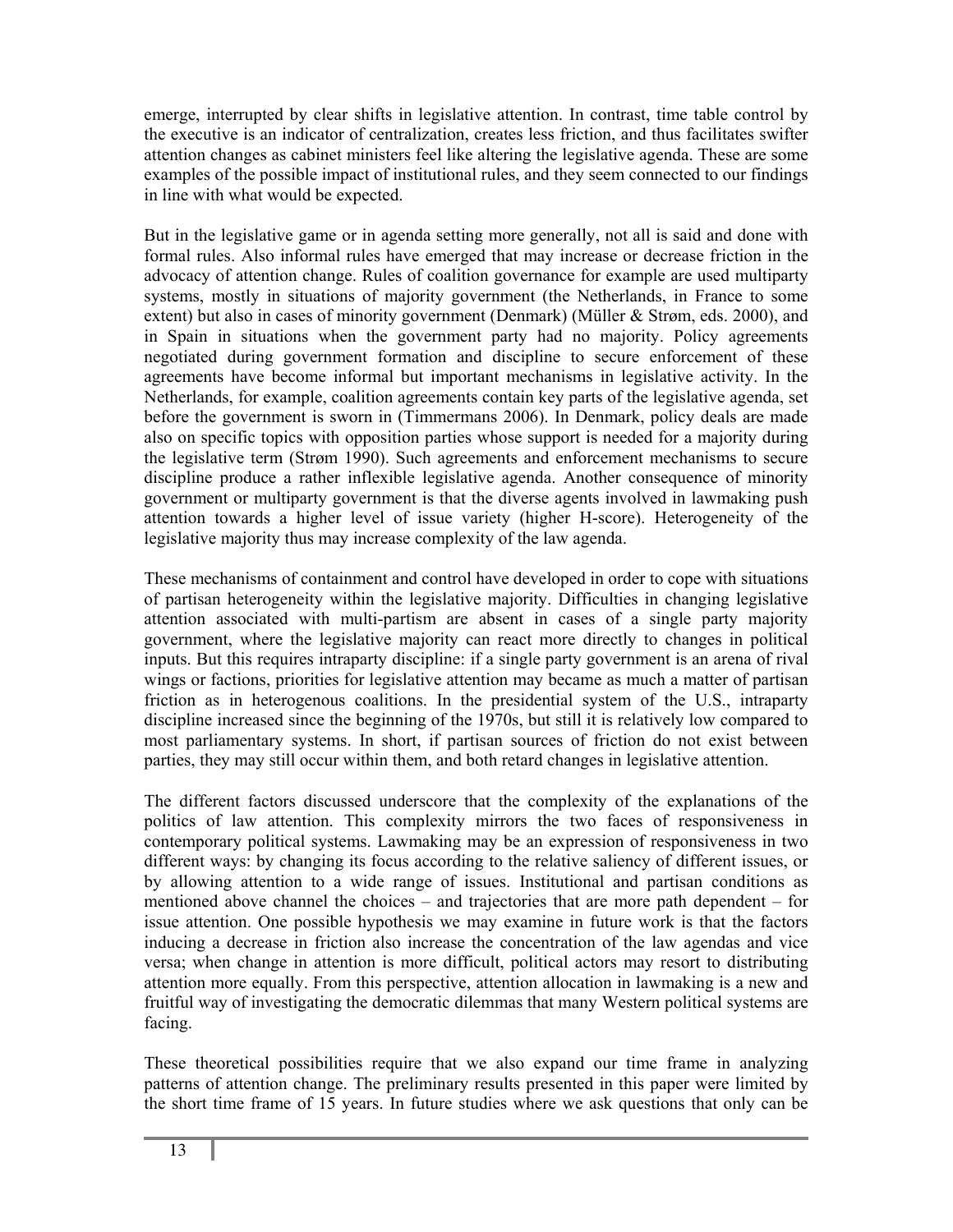answered by comparing annual activity (as we have done here) will require more years of data. All of our country teams are in the process of assembling and coding more years of laws data. They also are collecting additional data that make it possible to investigate a broad range of questions, and relate them to the sources of friction to make theoretical sense of our findings. For example, each country team is coding bills, executive speeches, media stories, and parliamentary questions (among others). Having so many different sources of information about national priorities introduces a form of robustness to our project not possible in studies of a single form of policymaking activity. We anticipate that this project will not only shed light on policy priorities and change across many countries, but will also lead to innovations in how these activities are measured, compared, and explained.

## **References**

Ajenjo and Molina (2008)

- Baumgartner, Frank R., Jones, Bryan D. and John Wilkerson. 2002. "Studying Policy Dynamics." In Baumgartner and Jones, eds. *Policy Dynamics*. Chicago: University of Chicago Press.
- Baumgartner, Frank R., Christoffer Green-Pedersen, and Bryan D. Jones, eds. 2006. *Comparative* Studies of Policy Agendas. Special issue of the Journal of European Public Policy, vol. 13, no. 7 (September).
- Baumgartner, Frank, Breunig, Christian, Green-Pedersen, Christoffer, Jones, Bryan D., Mortensen, Peter, Varone, Frederic, Walgrave, Stefan, Punctuated Equilibrium and Institutional Friction in Comparative Perspective. Manuscript, Penn State University, June 2007.
- Breeman, G., D. Lowery, C. Poppelaars, S. Resodihardjo, A. Timmermans and J. de Vries. 2008. "Political Attention in a Coalition System: Analyzing Queen's Speeches in The Netherlands, 1945-2007", Forthcoming in *Acta Politica*.

Brouard, S. (2008)

- Chaques, Laura, Luz Maria Munoz Marquez, Anna Palau, John Wilkerson. 2008. "Comparing Governmental Agendas: Evolution of the Prioritization of Issues in Spain and the U.S." Paper presented at IBEI, Barcelona, February 14, 2008.
- Döring, Herbert (1995). *Parliaments and Majority Rules in Western Europe*, Frankfurt. Campus Verlag
- Green-Pedersen, Christoffer and John Wilkerson. 2006. "How Agenda Setting Attributes Shape Politics: Basic dilemmas, problems, and health politics in Denmark and the U.S." *Journal of European Public Policy*, 13(7): 1039-52.

Huber, J. (1996) *Rationalizing Parliament*. New York: Cambridge University Press. Jensen (1995)

John, Peter and Helen Margetts. 2003. "Policy punctuations in the UK: fluctuations and equilibria in central government expenditure since 1951." *Public Administration*  81(3): 411-32.

Jones, Bryan D. and Frank R. Baumgartner. 2005. *The Politics of Attention: How the Government Prioritizes Problems*. Chicago: University of Chicago Press

McCombs and Shaw (1972) "The Agenda Setting Function of Mass Media." *Public Opinion Quarterly 36(2) 176-87.* 

Budge, I, D. Robertson and D. Hearl (eds.) (1987) *Ideology, Strategy and Party Change.*  Cambridge: Cambridge University Press.

Keman, H. and I. Budge (1990) *Parties and Democracy*. Oxford: Oxford University Press. Klemmensen (2008)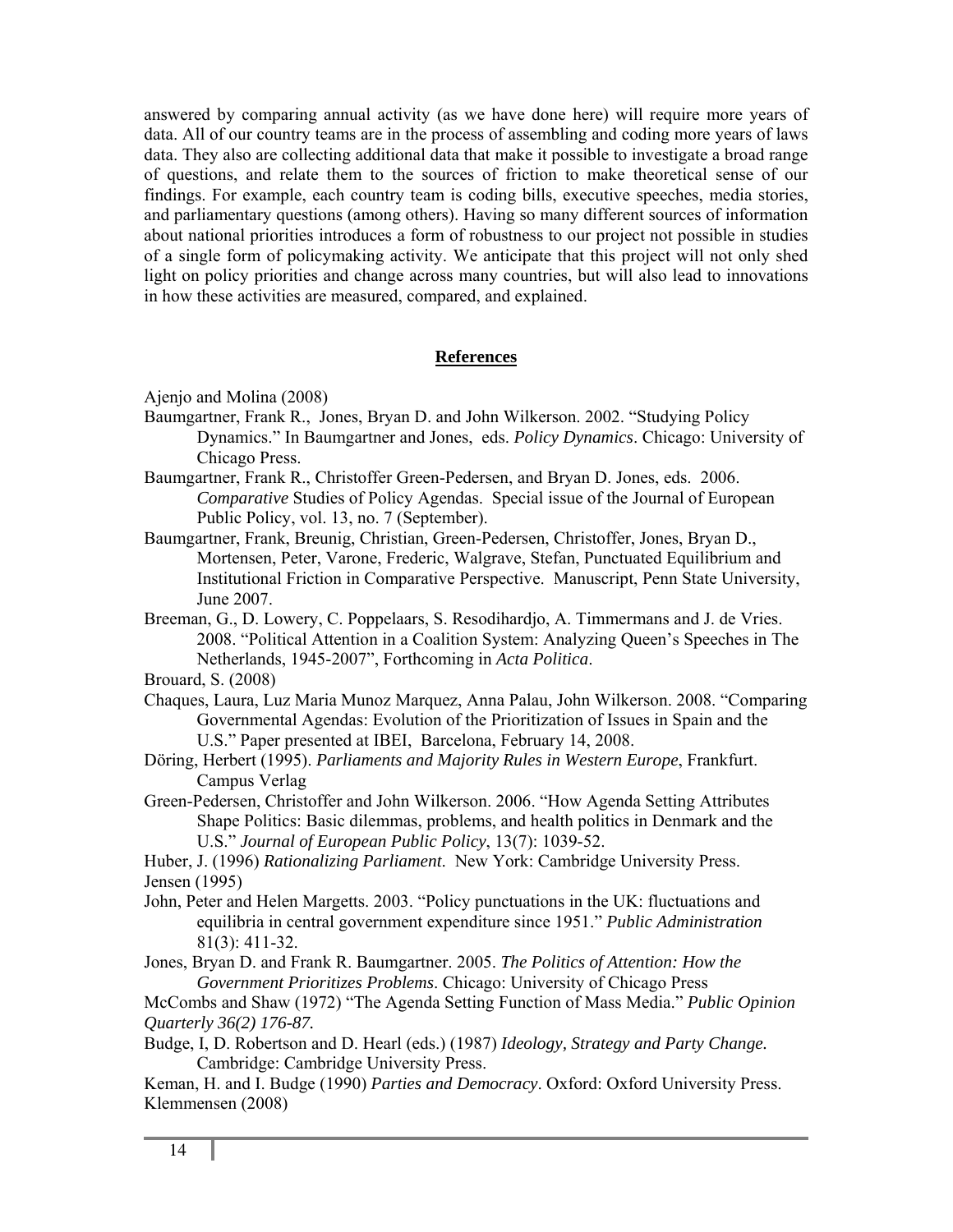- Klingemann, H.D., Hofferbert, R. and Budge, I. (1994) *Parties, Policy, and Democracy*, Boulder: Westview Press.
- Laver, M. and Budge, I. (eds.) (1992) *Party Policy and Government Coalitions*, London: Macmillan.
- Laver, M., Benoit, K. and Garry, J. (2003) 'Estimating the Policy Positions of Political Actors Using Words as Data', *American Political Science Review* 97(2): 311-331.
- McDonald, M.D., and Budge, I. (2005) *Elections, Parties, Democracy: Conferring the Median Mandate*, Oxford: Oxford University Press.
- Müller, W.C. and K. Strøm (eds.) (2000) *Coalition Governments in Western Europe*. Oxford: Oxford University Press.
- Rockman, B. and K. Weaver (1993) *Do Institutions Matter?* Washington: Brookings Institution.
- Strøm, K. (1990) *Minority Government and Majority Rule*. Cambridge: Cambridge University Press.
- Thelen, K. et al. (1993) *Structuring Politics*. Cambridge: Cambridge University Press.
- Timmermans, A. (2006) 'Standing Apart and Sitting Together: Enforcing Coalition Agreements in Multiparty Systems', *European Journal of Political Research* 45 (2): 263-283.
- Timmermans, A. (2008) 'The Netherlands: The Politics of Lock-In in Legislative Agenda Setting', in B.E. Rasch and G. Tsebelis (eds.) *The Role of Governments in Legislative Agenda Setting*.

Tsebelis, G. (2002) *Veto Players*.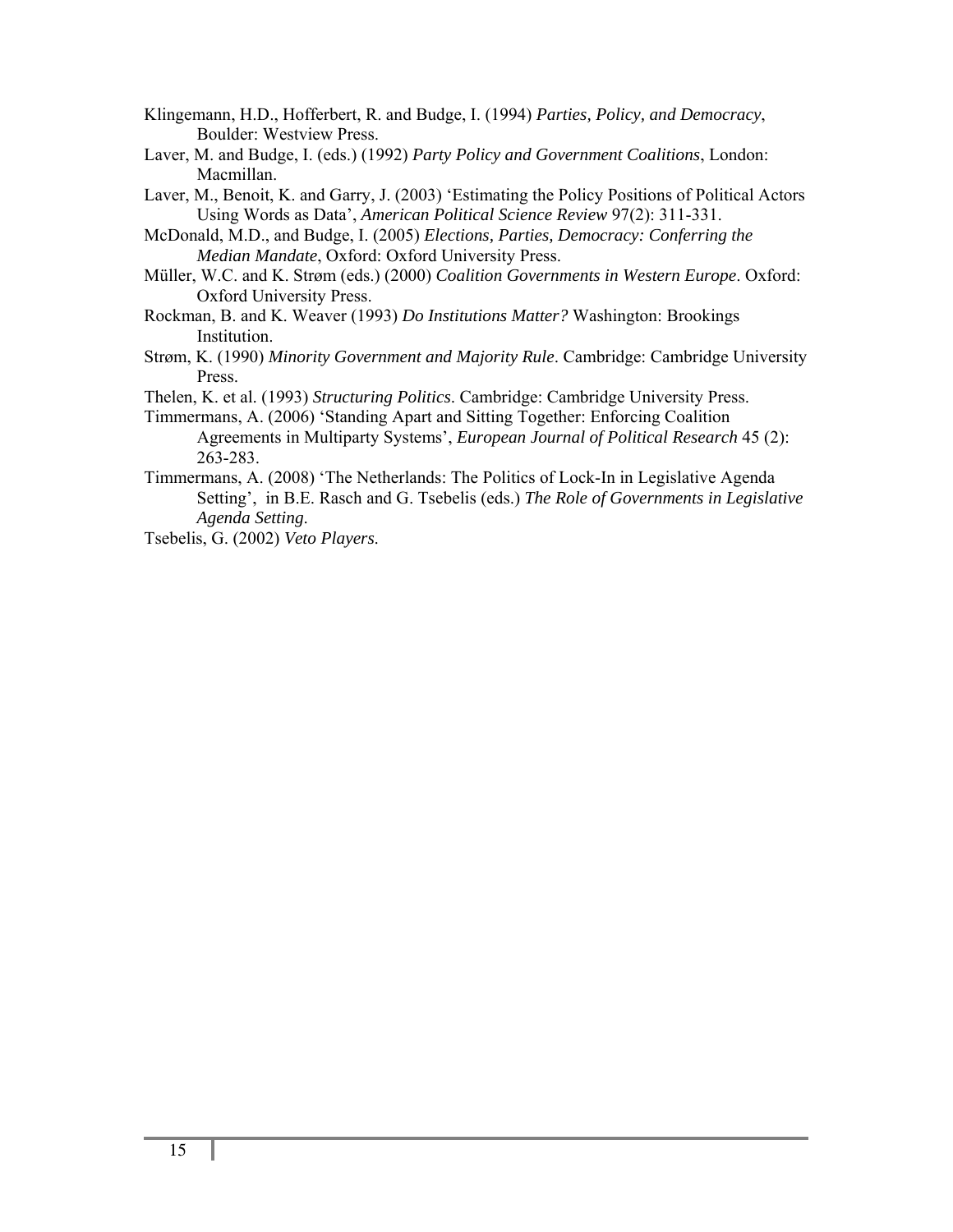| Table 3. Correlations Across Six Countries in Areas of Law-Making |
|-------------------------------------------------------------------|
|-------------------------------------------------------------------|

| Overall   | US      | <b>FR</b> | <b>SP</b> | UK   | NL   | DL   |
|-----------|---------|-----------|-----------|------|------|------|
| <b>US</b> | 00.1    |           |           |      |      |      |
| <b>FR</b> | 0.17    | 1.00      |           |      |      |      |
| <b>SP</b> | 0.15    | 0.13      | 00.1      |      |      |      |
| UK        | 0.18    | 0.11      | 0.51      | 1.00 |      |      |
| <b>NL</b> | 0.19    | 0.03      | 0.44      | 0.49 | 1.00 |      |
| <b>DK</b> | $-0.13$ | $-0.16$   | 0.39      | 0.29 | 0.31 | 1.00 |

| Health    | US      | FR      | <b>SP</b> | UK      | $\rm NL$ |      |
|-----------|---------|---------|-----------|---------|----------|------|
| <b>US</b> | 1.00    |         |           |         |          |      |
| <b>FR</b> | 0.53    | 1.00    |           |         |          |      |
| <b>SP</b> | $-0.31$ | $-0.43$ | 1.00      |         |          |      |
| <b>UK</b> | $-0.14$ | $-0.47$ | $-0.08$   | 1.00    |          |      |
| NL        | $-0.49$ | $-0.03$ | 0.06      | $-0.22$ | 1.00     |      |
| DK        | $-0.43$ | $-0.50$ | 0.12      | 0.31    | 0.36     | 00.1 |

| Environment | US      | FR      | <b>SP</b> | UK   | $_{\rm NL}$ |       |
|-------------|---------|---------|-----------|------|-------------|-------|
| <b>US</b>   | 0.011   |         |           |      |             |       |
| <b>FR</b>   | 0.18    | 1.00    |           |      |             |       |
| <b>SP</b>   | 0.03    | $-0.30$ | 1.00      |      |             |       |
| <b>UK</b>   | $-0.26$ | 0.04    | $-0.58$   | 1.00 |             |       |
| NL          | 0.01    | 0.36    | $-0.35$   | 0.11 | 1.00        |       |
| DK          | $-0.53$ | 0.15    | $-0.11$   | 0.13 | 0.37        | 0.011 |

| Energy    | JS      | FR      | SP      | UK   | $_{\rm NL}$ | பட   |
|-----------|---------|---------|---------|------|-------------|------|
| <b>US</b> | 00.1    |         |         |      |             |      |
| <b>FR</b> | $-0.01$ | 1.00    |         |      |             |      |
| <b>SP</b> | $-0.19$ | 0.12    | 1.00    |      |             |      |
| <b>UK</b> | 0.07    | 0.09    | 0.09    | 1.00 |             |      |
| NL        | 0.02    | $-0.14$ | $-0.17$ | 0.62 | 1.00        |      |
| <b>DK</b> | 0.07    | $-0.17$ | 0.51    | 0.16 | 0.41        | 00.1 |

I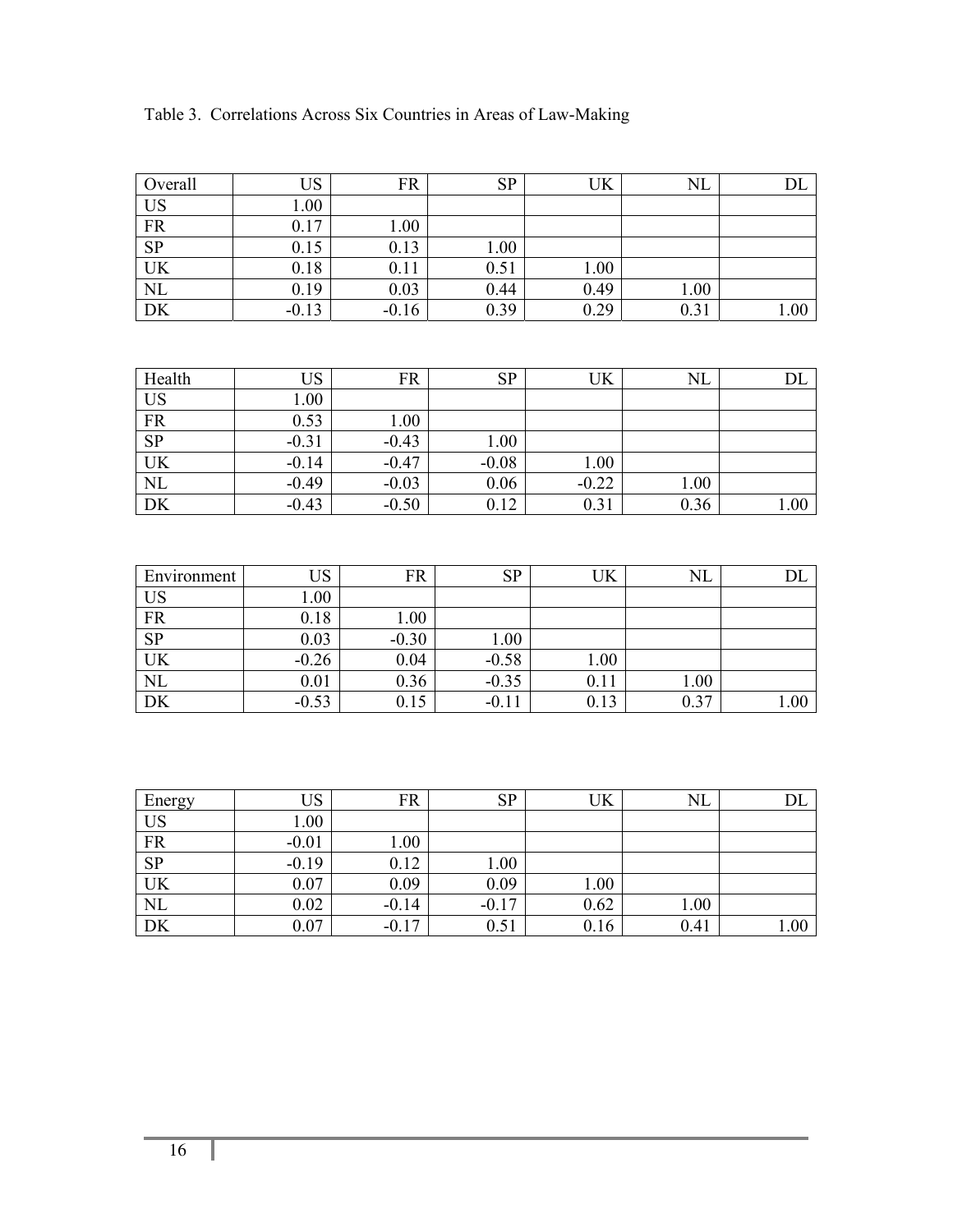| Defense   | US      | FR      | <b>SP</b> | UK      | $\rm NL$ |      |
|-----------|---------|---------|-----------|---------|----------|------|
| <b>US</b> | 1.00    |         |           |         |          |      |
| <b>FR</b> | 0.38    | 1.00    |           |         |          |      |
| <b>SP</b> | $-0.06$ | $-0.01$ | 1.00      |         |          |      |
| UK        | $-0.09$ | $-0.14$ | 0.22      | 1.00    |          |      |
| <b>NL</b> | 0.53    | 0.41    | $-0.02$   | 0.24    | 1.00     |      |
| DK        | 0.16    | 0.23    | $-0.21$   | $-0.20$ | 0.26     | 1.00 |

L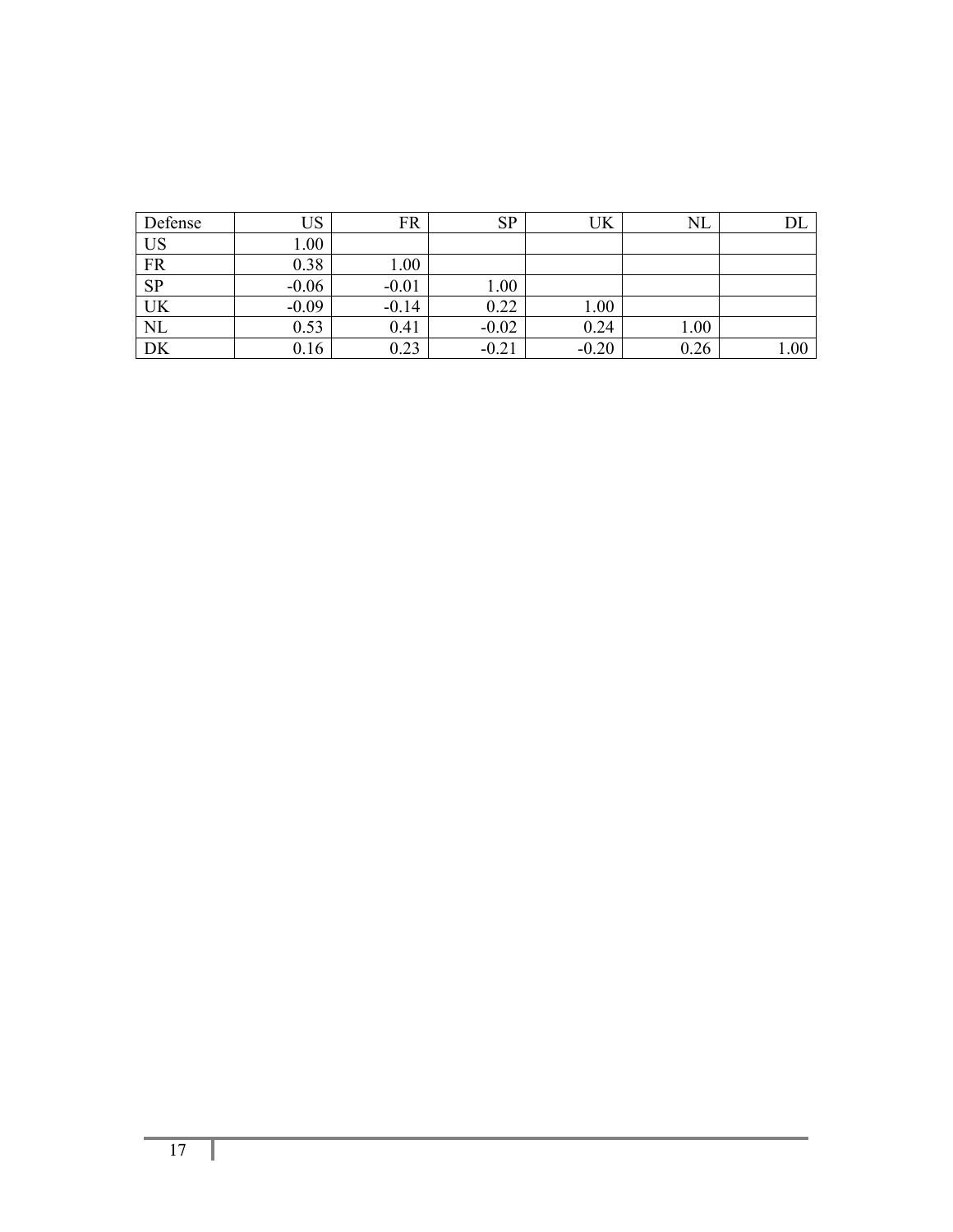|                        | US      | FR      | <b>SP</b> | UK      | $_{\rm NL}$ |      |
|------------------------|---------|---------|-----------|---------|-------------|------|
| US                     | 00.1    |         |           |         |             |      |
| $\overline{\text{FR}}$ | 0.62    | 1.00    |           |         |             |      |
| $\overline{SP}$        | $-0.29$ | $-0.19$ | 1.00      |         |             |      |
| UK                     | 0.51    | 0.14    | $-0.41$   | 1.00    |             |      |
| $\overline{\text{NL}}$ | 0.04    | 0.10    | $-0.01$   | 0.18    | 1.00        |      |
| DK                     | 0.41    | 0.43    | 0.34      | $-0.46$ | 0.03        | 1.00 |

Table 4. Correlations in Policy Fragmentation Across Six Countries

Note: The table shows Pearson's correlations for the measure of entropy or policy fragmentation shown in Figure 4.

| Table 5. Policy Fragmentation Across Six Countries |
|----------------------------------------------------|
|                                                    |

| Countries  | Entropy score |
|------------|---------------|
| <b>USA</b> | 2,43          |
| France     | 2,29          |
| UK         | 2,65          |
| Spain      | 2,64          |
| $\rm NL$   |               |
| DK         |               |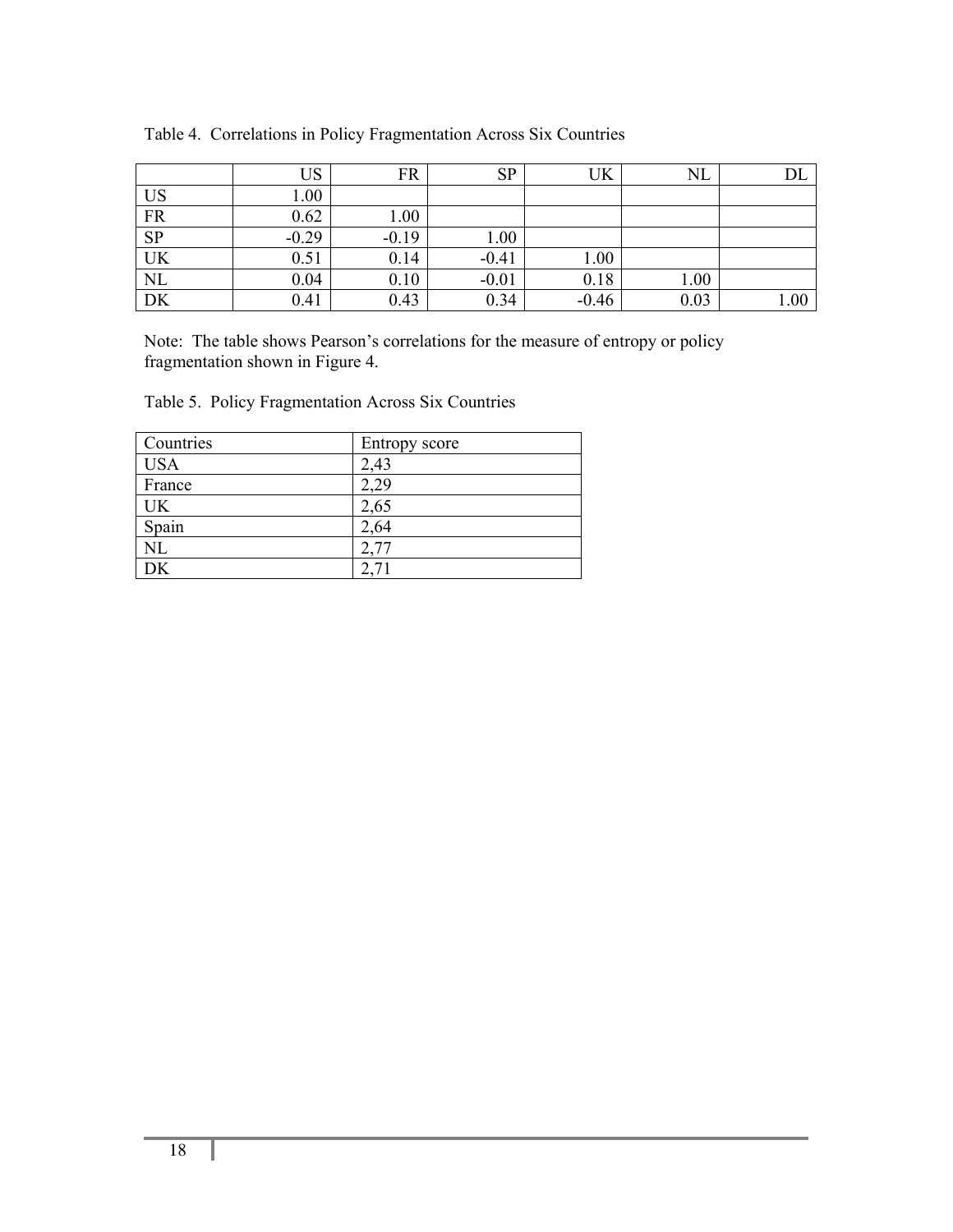

Figure 1. The Proportion of Laws by Topic Area by Country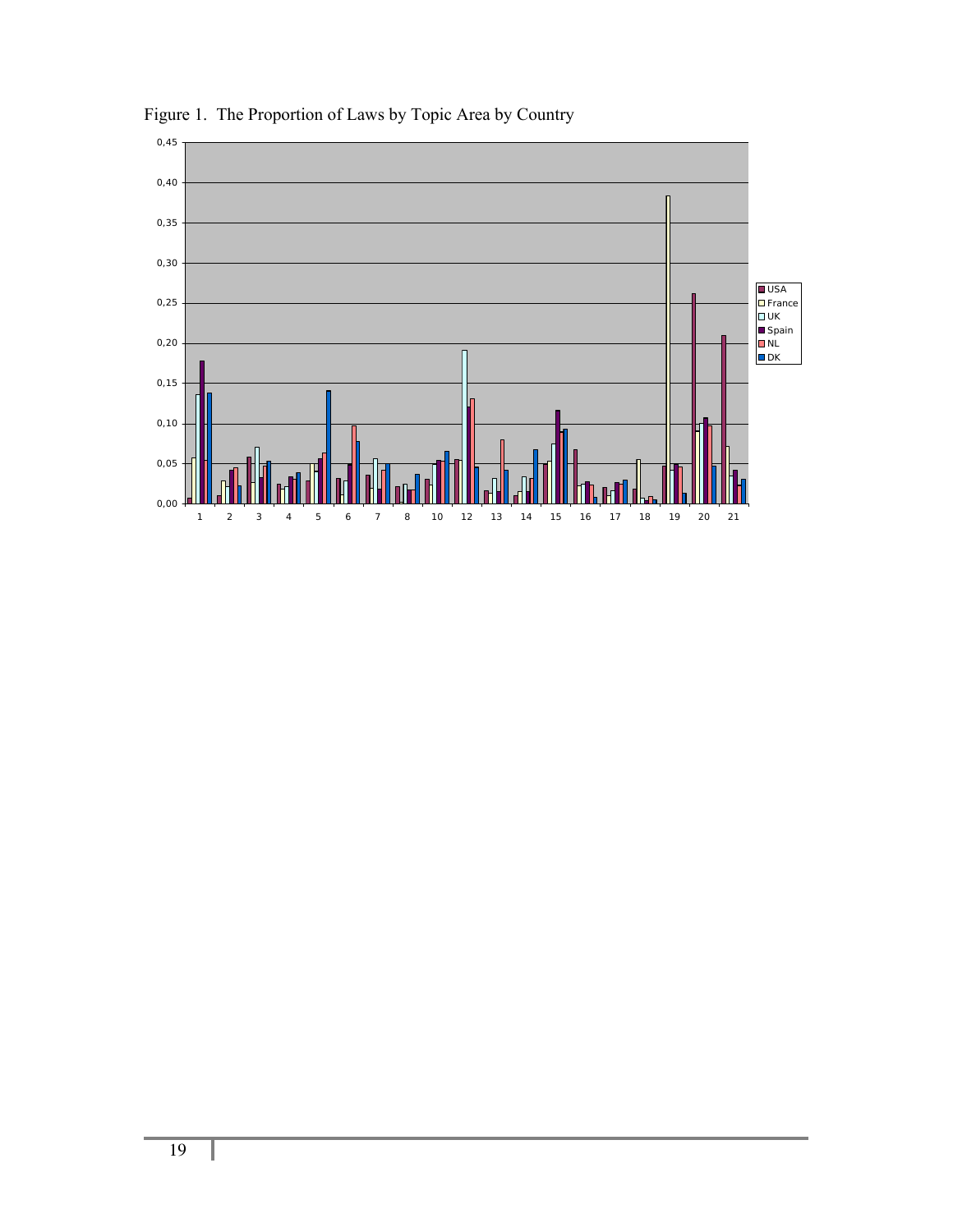Figure 2. The Proportion of Laws by Topic Area. A. United States





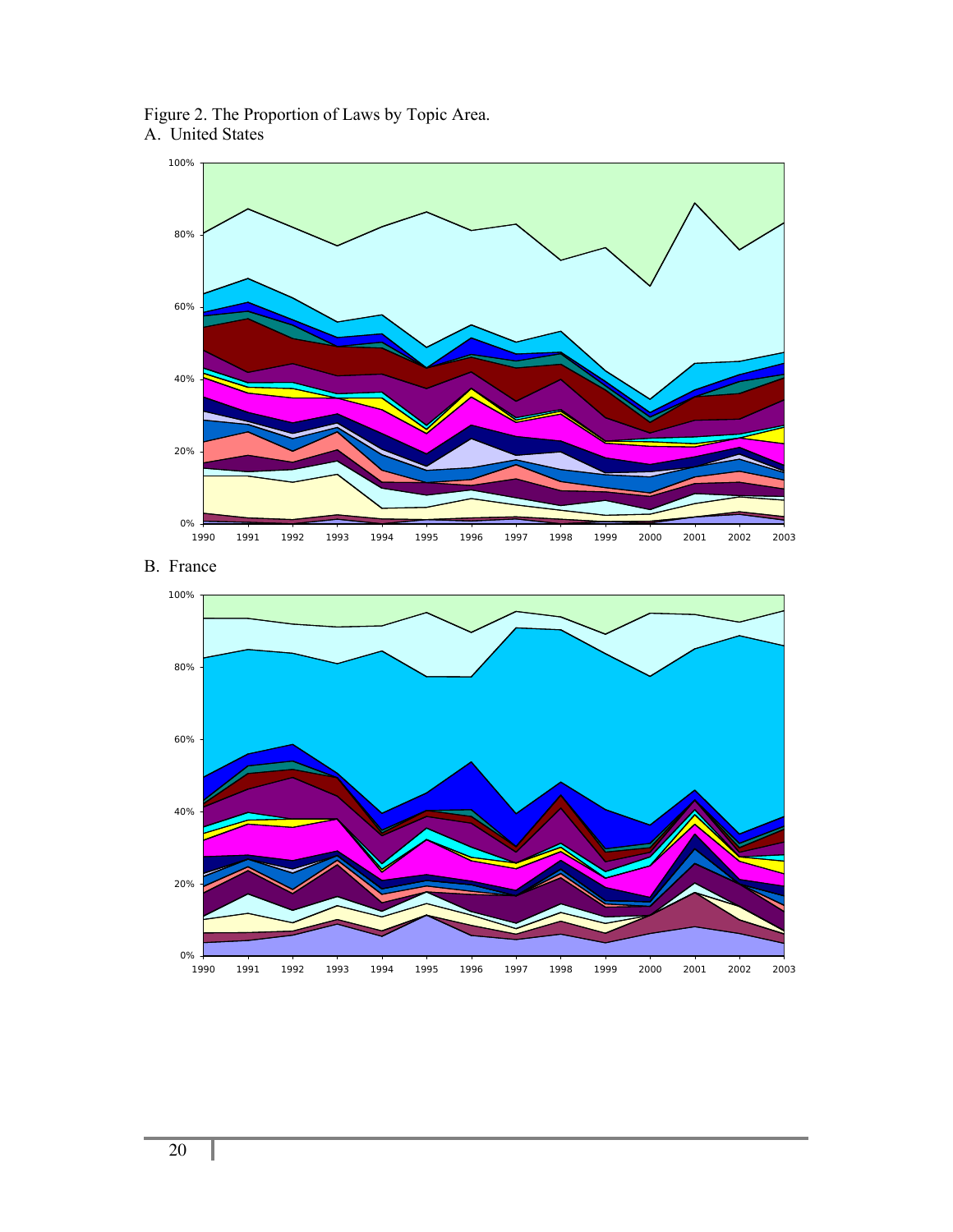





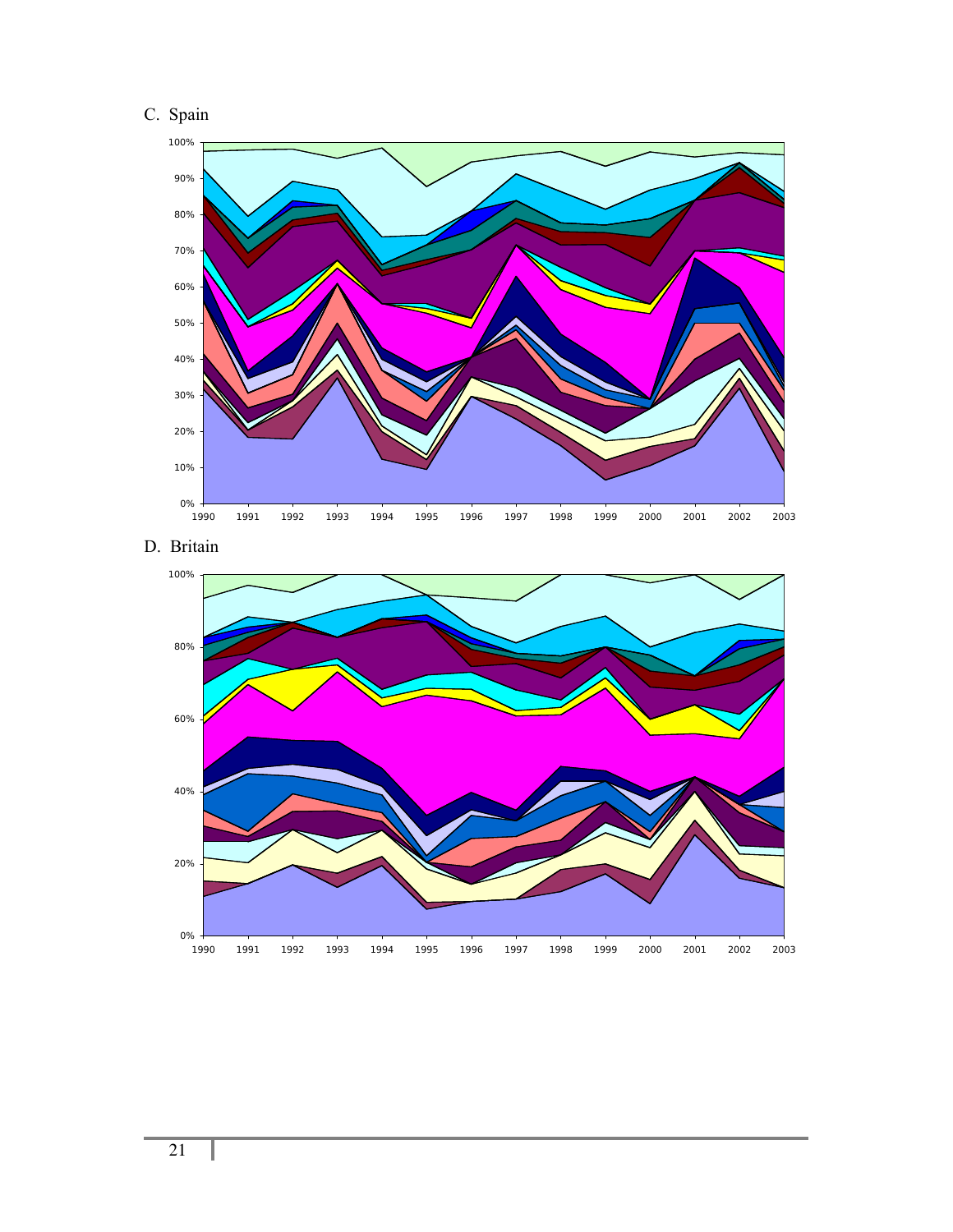# E. Netherlands





## F. Denmark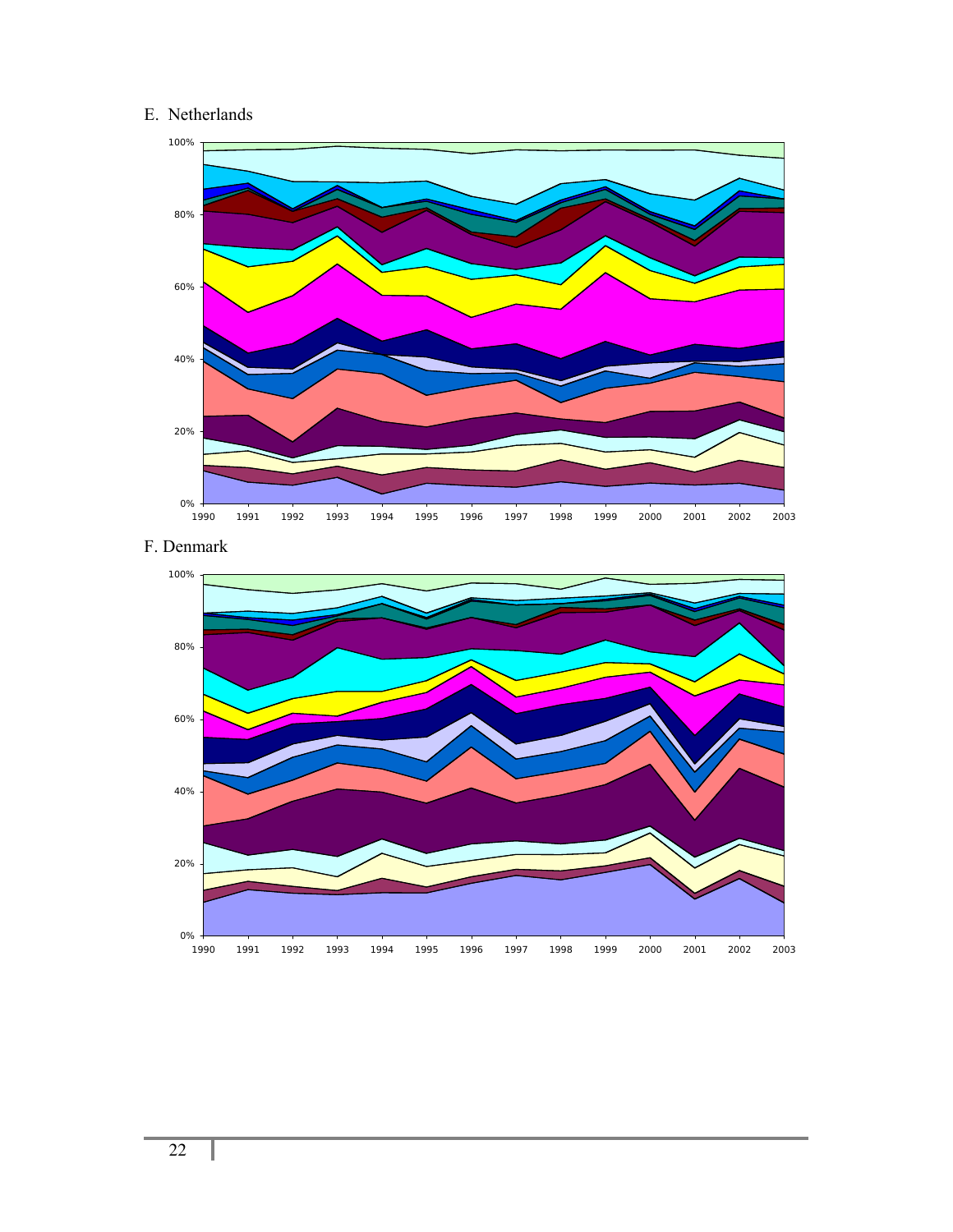

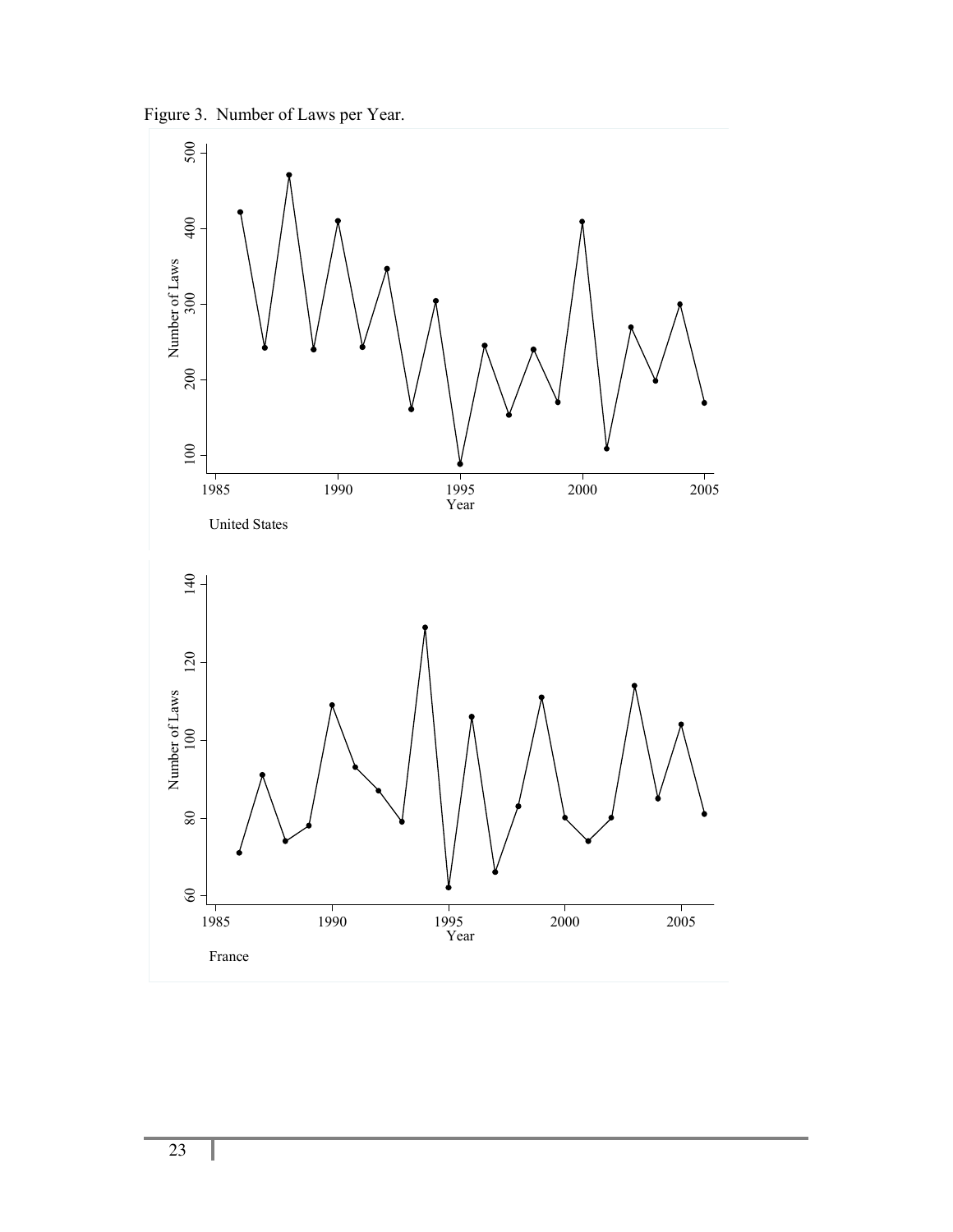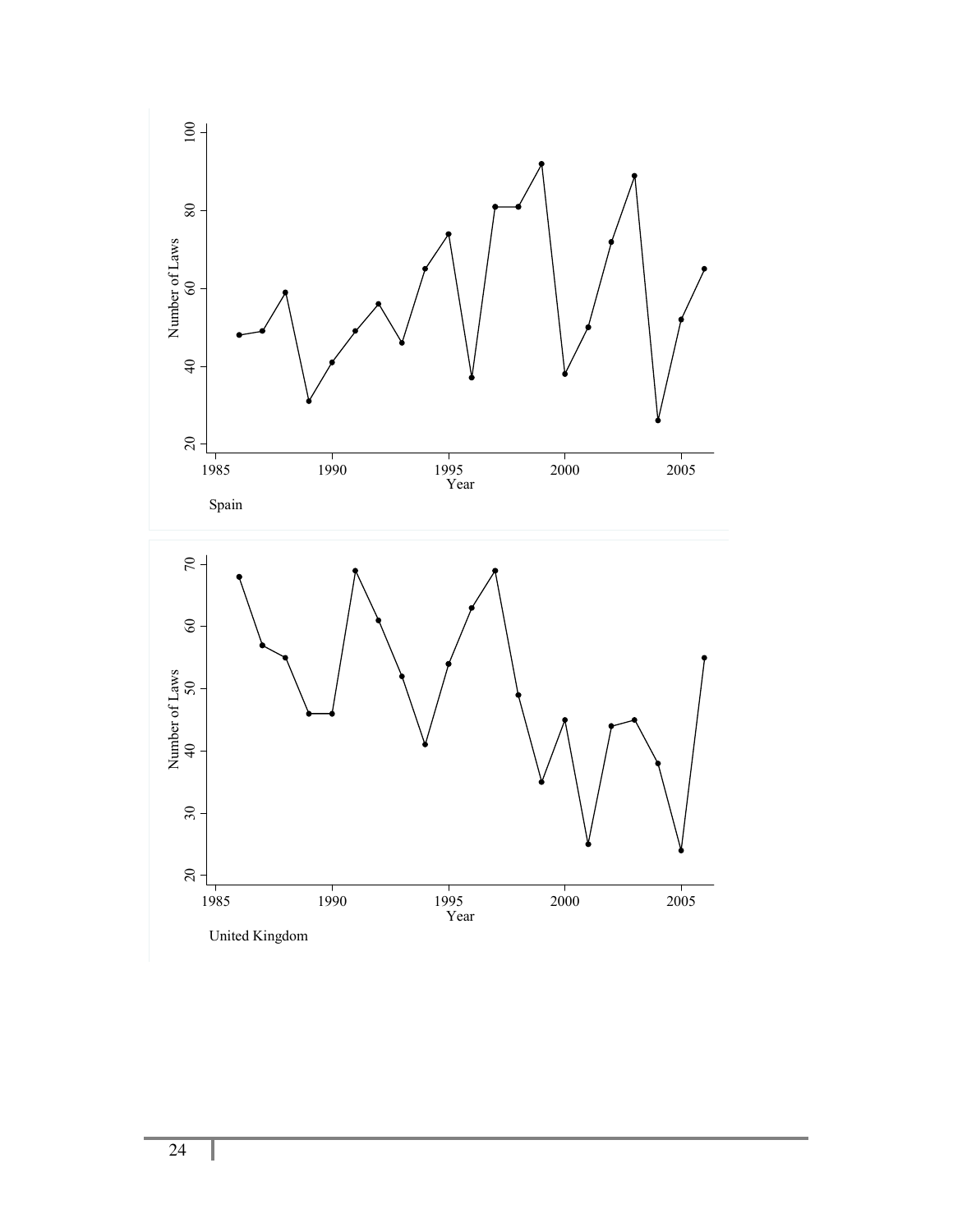

Denmark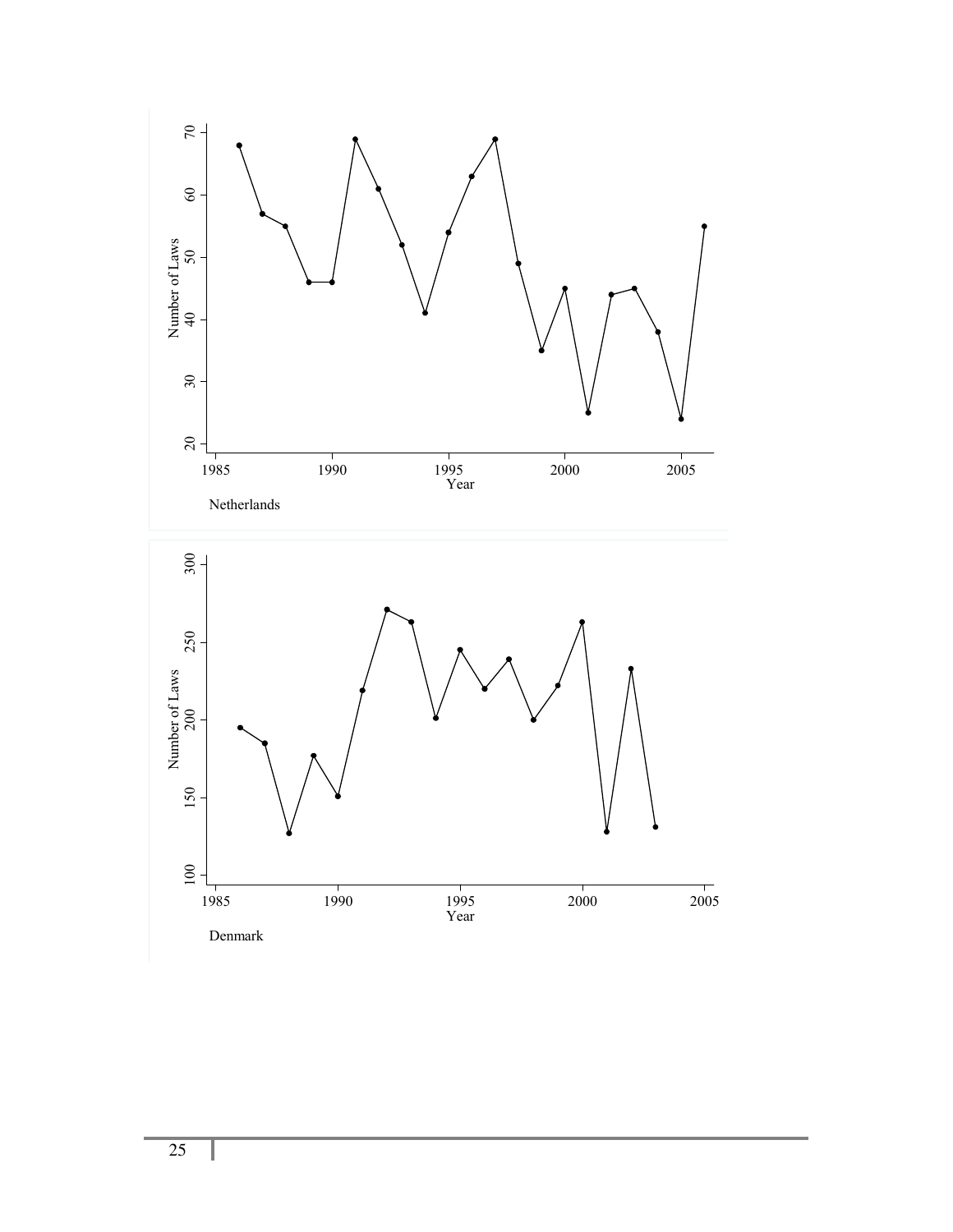

Figure 4. Attention to Four Specific Policy Areas over Time in Six Countries. Health

Environment

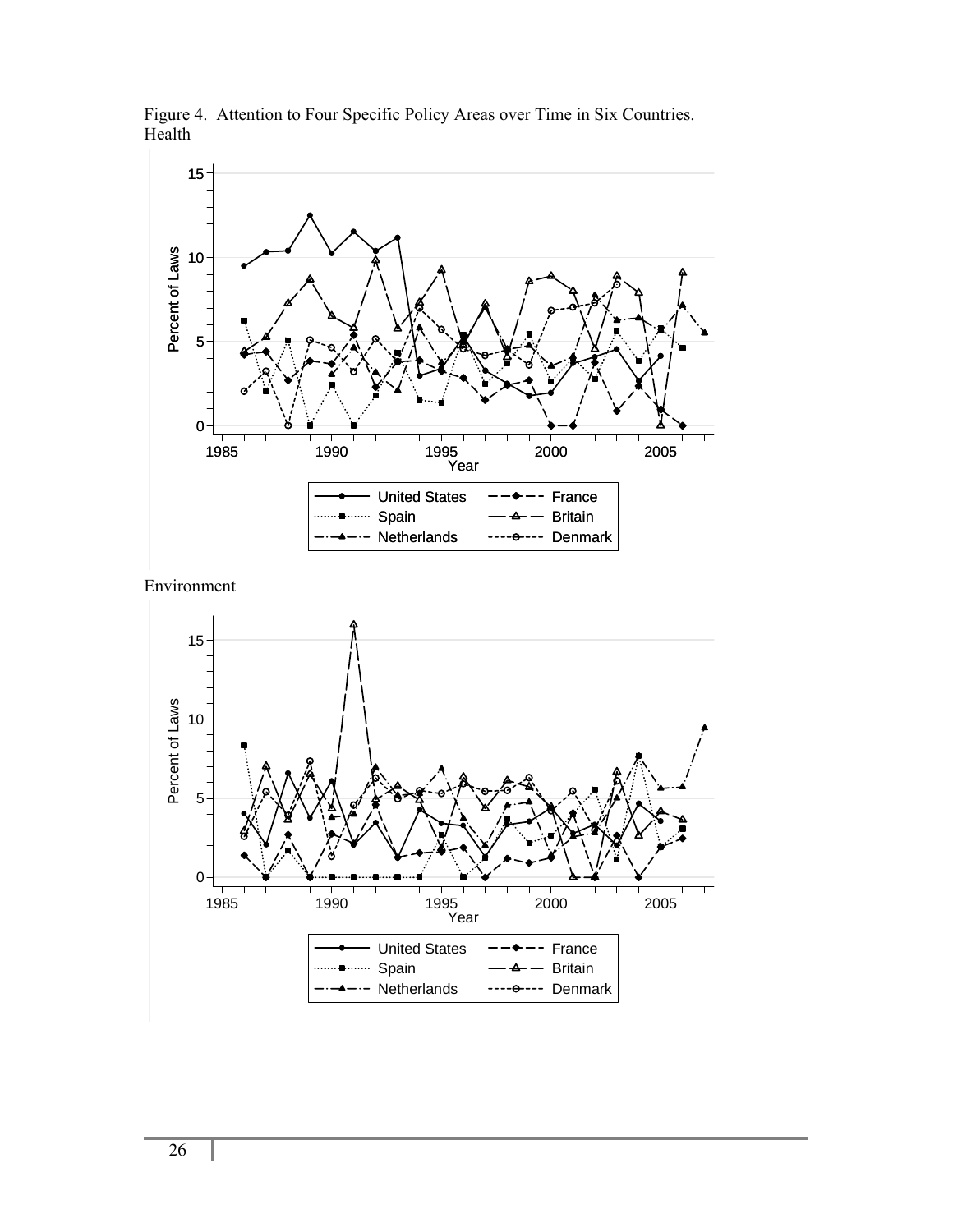





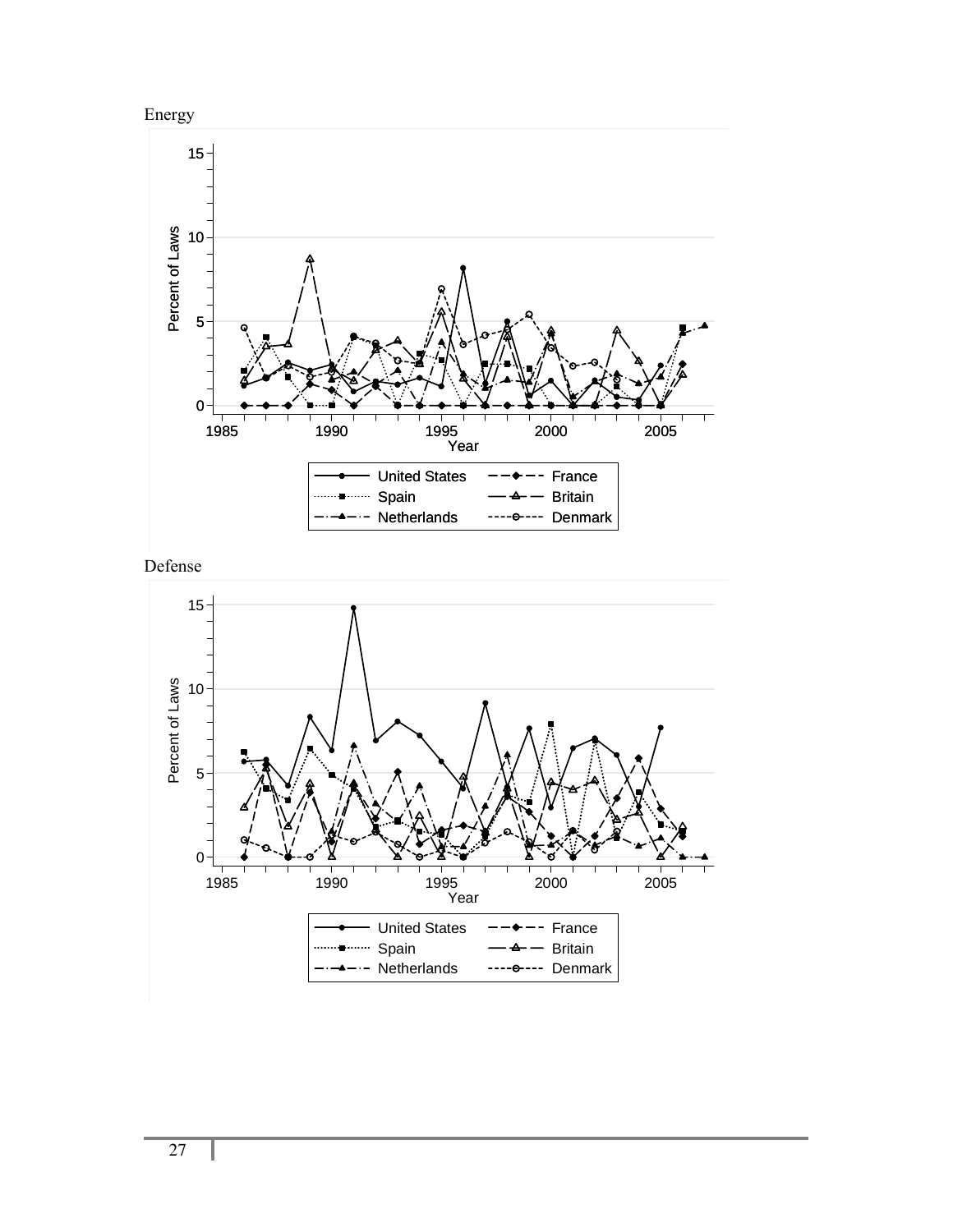

Figure 5. The Fragmentation of National Lawmaking Agendas

Note: The figure shows Shannon's H, a measure of fragmentation of attention. If attention were concentrated in a single policy topic, H would equal zero; if it were evenly distributed across 19 policy topics, it would have a value of 2.94.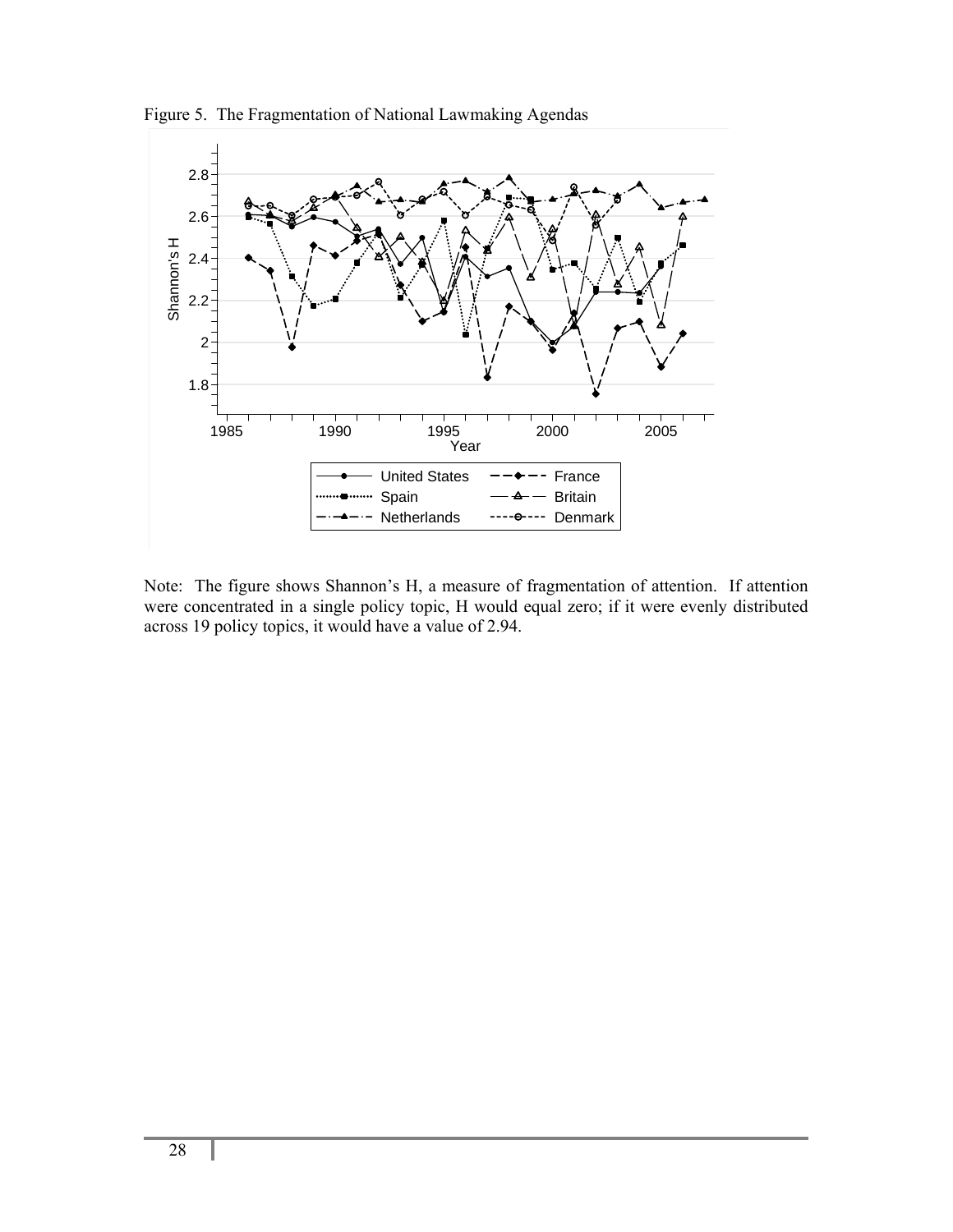

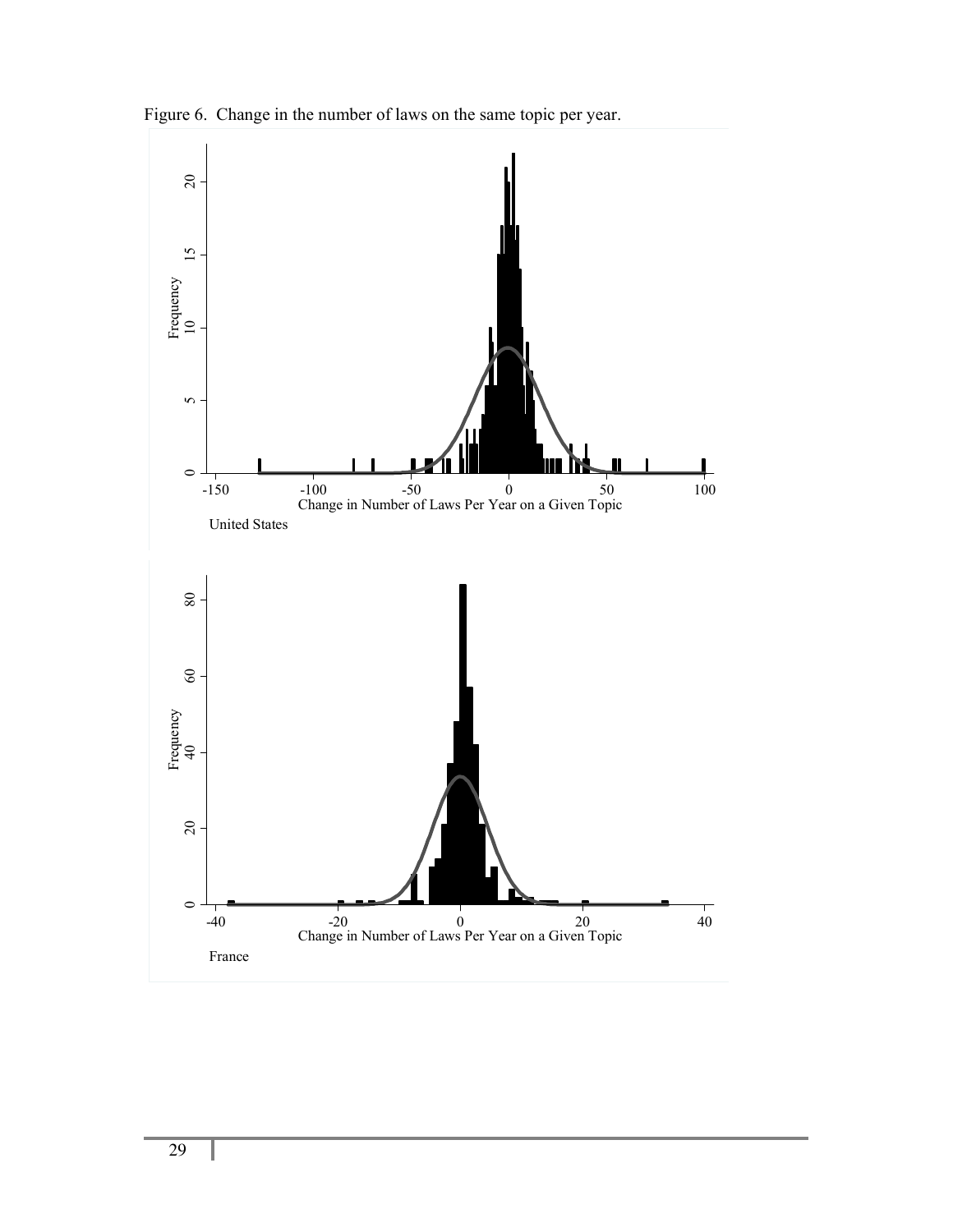